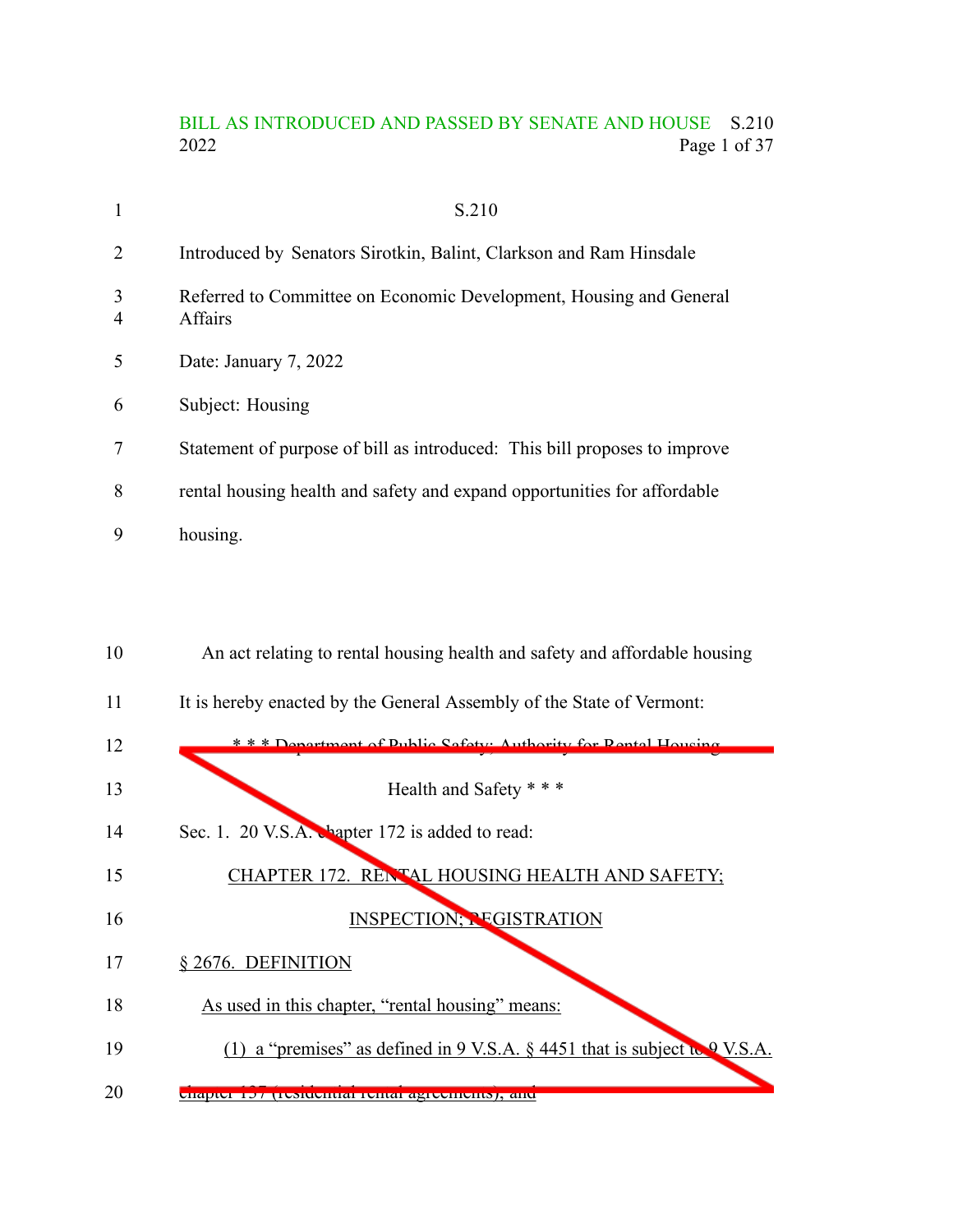# BILL AS INTRODUCED AND PASSED BY SENATE AND HOUSE S.210<br>2022 Page 2 of 37 Page 2 of 37

| 1              | $\alpha$ "chort town reptal" as defined in 18 VS $\Lambda$ 8.4201 and subject to   |
|----------------|------------------------------------------------------------------------------------|
| $\overline{2}$ | 18 S.A. chapter 85, subchapter 7.                                                  |
| 3              | § 2677. RENTAL HOUSING; RULES; INSPECTIONS; PENALTY                                |
| 4              | (a) Rules. The Commissioner of Public Safety may adopt rules to                    |
| 5              | prescribe standar's for the health, safety, sanitation, and fitness for habitation |
| 6              | of rental housing that the Commissioner determines are necessary to protect        |
| 7              | the public, property owners, and property against harm.                            |
| 8              | (b) Inspections.                                                                   |
| 9              | (1) After adopting rules purchant to subsection (a) of this section, the           |
| 10             | Commissioner shall design and implement a complaint-driven system to               |
| 11             | conduct inspections of rental housing.                                             |
| 12             | (2) When conducting an inspection, the $\bullet$ mmissioner shall:                 |
| 13             | (A) issue a written inspection report on the unit or building that:                |
| 14             | (i) contains findings of fact that serve as the pasis of one or more               |
| 15             | violations;                                                                        |
| 16             | (ii) specifies the requirements and timelines necessary to correct a               |
| 17             | violation;                                                                         |
| 18             | (iii) provides notice that the landlord is prohibited from renting                 |
| 19             | the affected that to a new tenant than the violation is contected, and             |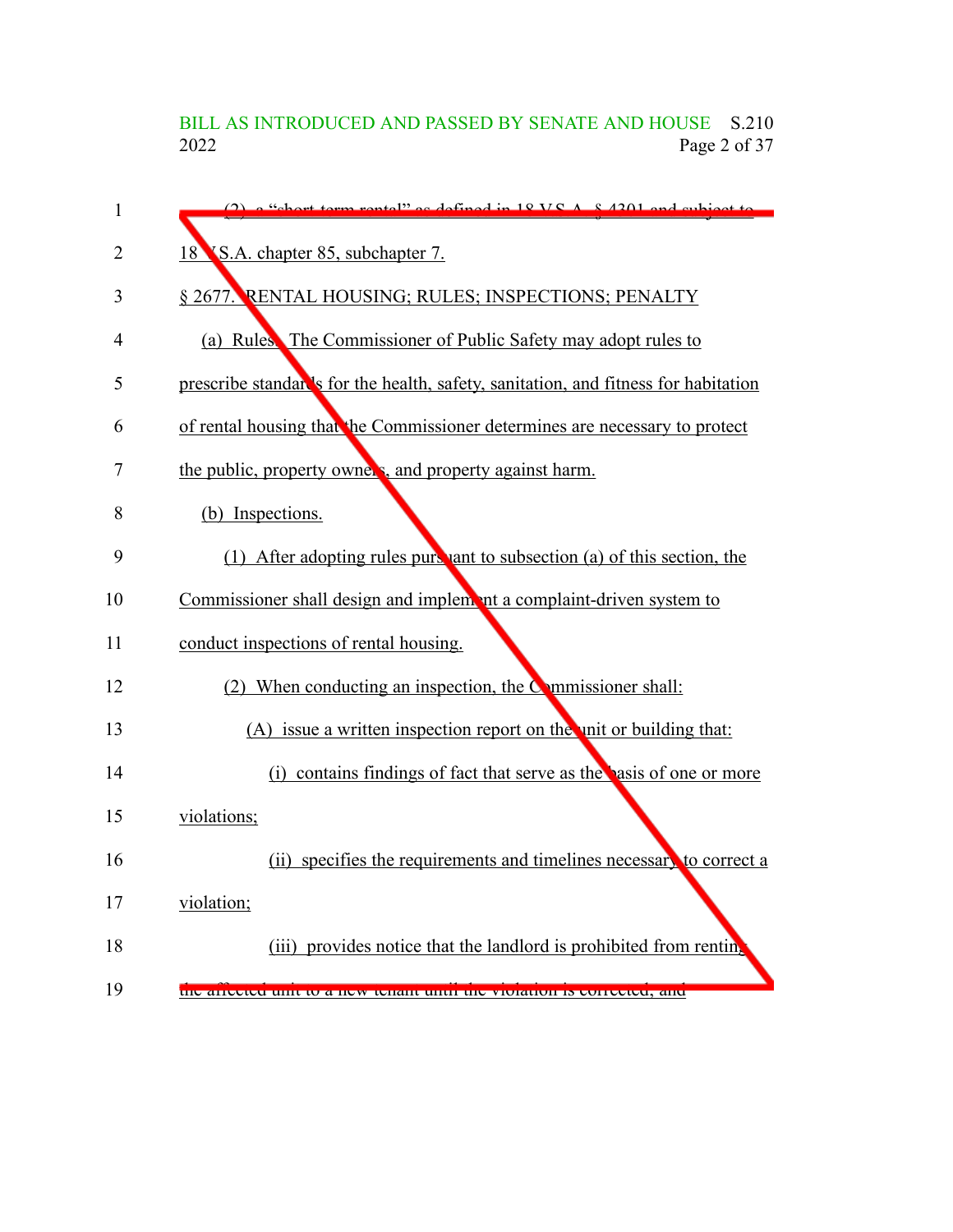BILL AS INTRODUCED AND PASSED BY SENATE AND HOUSE S.210<br>2022 Page 3 of 37 Page 3 of 37

| 1              | (iv) provides potice in plain lenguage that the land and or execute                   |
|----------------|---------------------------------------------------------------------------------------|
| $\overline{2}$ | of <b>c</b> e landlord must have access to the rental unit to make repairs as ordered |
| 3              | by the Commissioner consistent with the access provisions in 9 V.S.A. § 4460;         |
| 4              | <b>(B)</b> provide a copy of the inspection report to the landlord, to the            |
| 5              | person who requested the inspection, and to any tenants who are affected by a         |
| 6              | violation:                                                                            |
| 7              | (i) electron eally, if the Department has an electronic mailing                       |
| 8              | address for the person; or                                                            |
| 9              | (ii) by first-class moul, if the Department does not have an                          |
| 10             | electronic mailing address for the person;                                            |
| 11             | (C) if an entire building is after eted by a violation, provide a notice of           |
| 12             | inspection directly to the individual tenants, and may also post the notice in a      |
| 13             | common area, that specifies:                                                          |
| 14             | (i) the date of the inspection;                                                       |
| 15             | (ii) that violations were found and must be corrected by a certain                    |
| 16             | date;                                                                                 |
| 17             | (iii) how to obtain a copy of the inspection electron cally or by                     |
| 18             | first-class mail; and                                                                 |
| 19             | (iv) if the notice is posted in a common area, that the notice shall                  |
| 20             | not be removed until authorized by the Commissioner; and                              |
| 21             | (D) make the inspection report available as a public record.                          |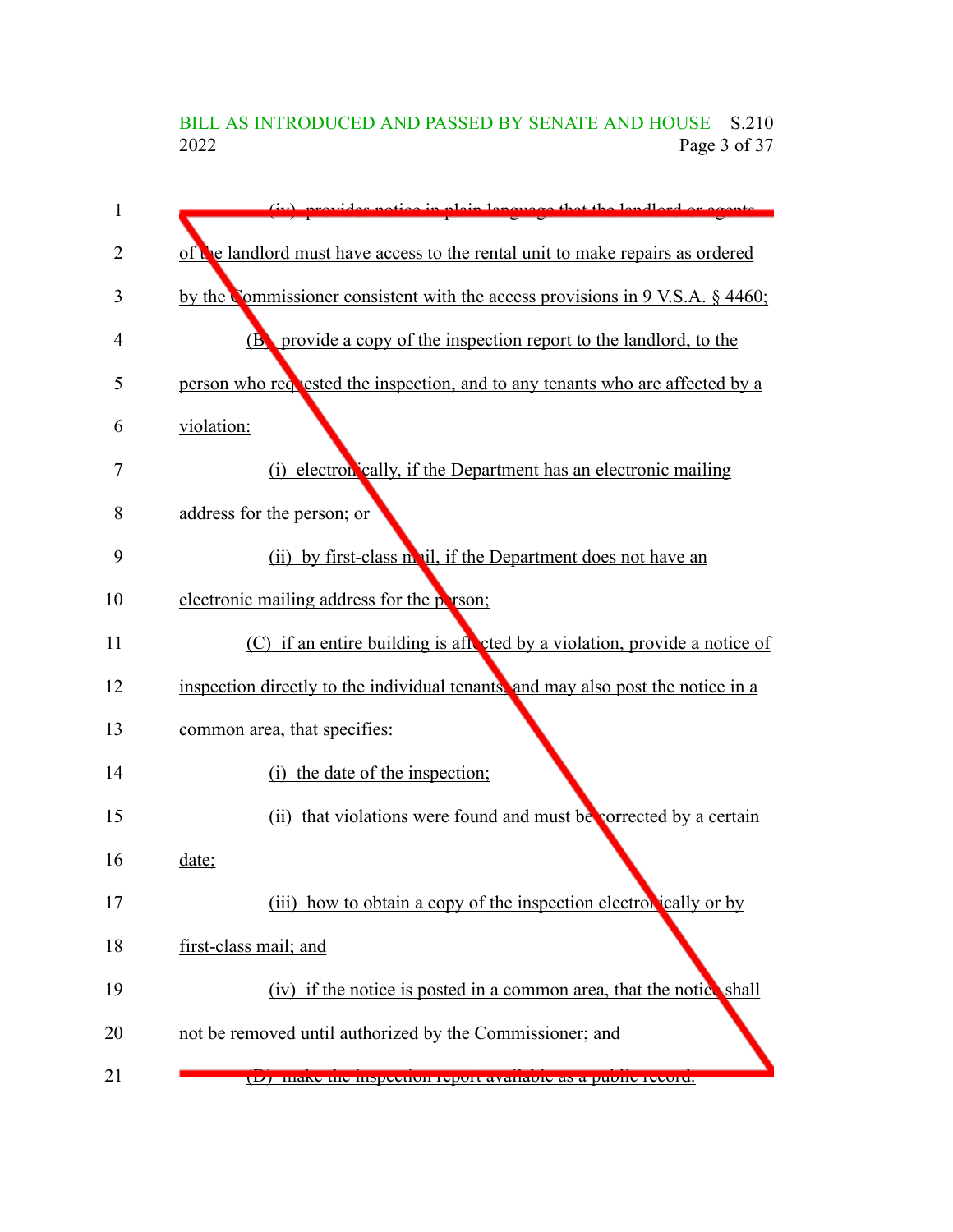BILL AS INTRODUCED AND PASSED BY SENATE AND HOUSE S.210<br>2022 Page 4 of 37 Page 4 of 37

| 1  | (a) Depalties If the nerson reconosible for a violation does not comply             |
|----|-------------------------------------------------------------------------------------|
| 2  | with the requirements and timelines specified in an inspection report issued        |
| 3  | pursual to subsection (b) of this section, the Commissioner may impose an           |
| 4  | administrative penalty that is reasonably related to the severity of the violation, |
| 5  | not to exceed \$ 000.00 per violation.                                              |
| 6  | § 2678. RENTAL YOUSING REGISTRATION                                                 |
| 7  | (a) Registration. Ex vept as otherwise provided in subsection (b) of this           |
| 8  | section, annually on or before March 1, the owner of each unit of rental            |
| 9  | housing that in the previous year was leased or offered for lease shall pay to      |
| 10 | the Department of Housing and Community Development an annual                       |
| 11 | registration fee of \$35.00 per unit and provide the following information:         |
| 12 | (1) the name and mailing address of be owner, landlord, and property                |
| 13 | manager of the unit, as applicable;                                                 |
| 14 | (2) the phone number and electronic mail address of the owner,                      |
| 15 | landlord, and property manager of the unit, as available                            |
| 16 | (3) the location of the unit;                                                       |
| 17 | (4) the year built;                                                                 |
| 18 | $(5)$ the type of rental unit;                                                      |
| 19 | (6) the number of units in the building;                                            |
| 20 | the school property account number;                                                 |
| 21 | (0) the accessionity of the unit, and                                               |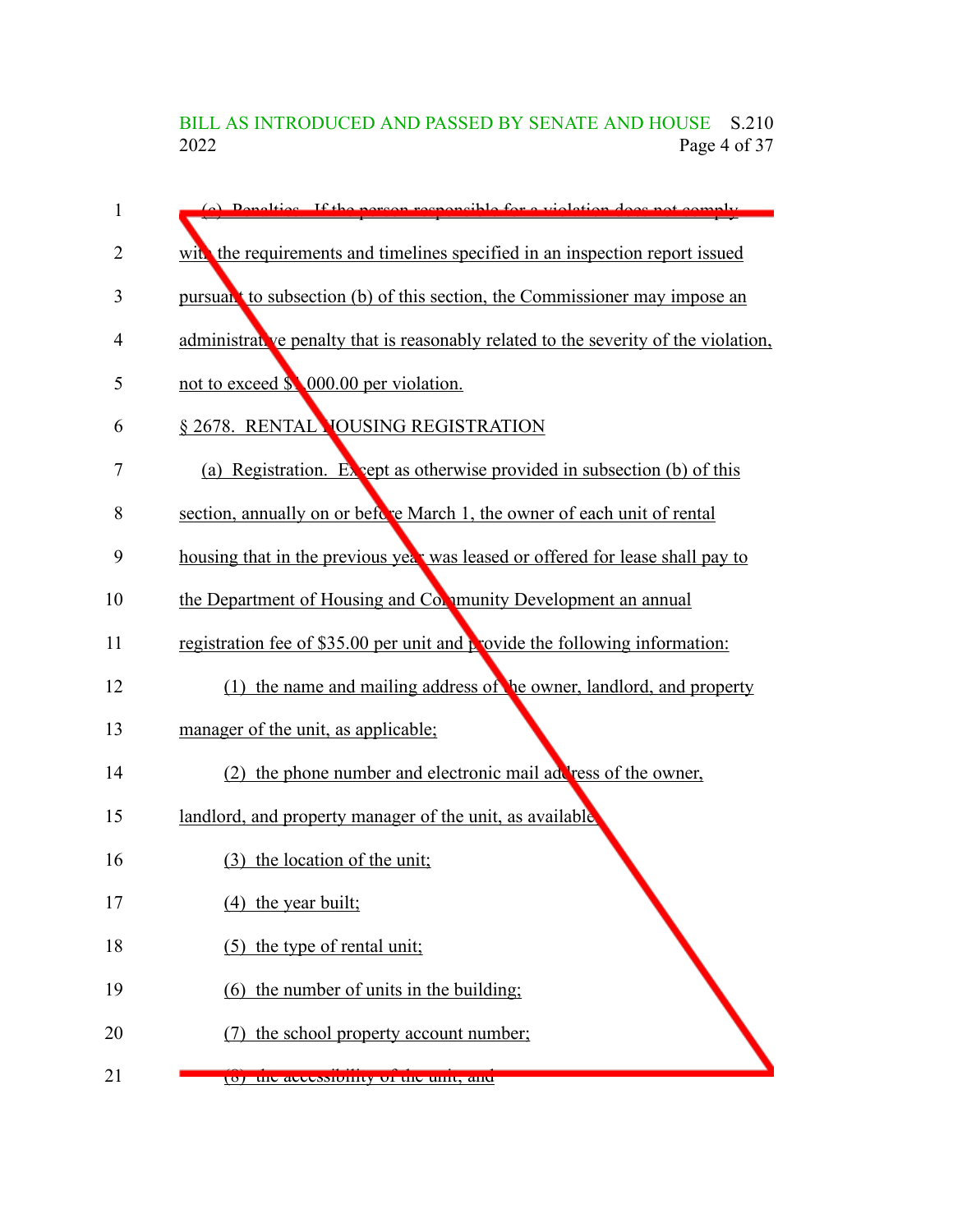### BILL AS INTRODUCED AND PASSED BY SENATE AND HOUSE S.210<br>2022 Page 5 of 37 Page 5 of 37

| $\mathbf{1}$ | (0) any other information the Department deems anno                               |
|--------------|-----------------------------------------------------------------------------------|
| 2            | Exceptions.                                                                       |
| 3            | Unit registered with another program.                                             |
| 4            | (A) The registration requirement imposed in subsection (a) of this                |
| 5            | section does not apply to a unit that is currently registered with a municipal,   |
| 6            | district, or other local government rental housing health and safety program      |
| 7            | that requires the owner to register the unit and provide the data required in     |
| 8            | subsection (a) of this section.                                                   |
| 9            | (B) The fee requirement imposed in subsection (a) of this section                 |
| 10           | does not apply to a unit that is currently registered with a municipal, district, |
| 11           | or other local government rental housing bealth and safety program that           |
| 12           | requires the owner to register the unit and provide the data required in          |
| 13           | subsection (a) of this section and for which program the owner is required to     |
| 14           | pay a registration fee.                                                           |
| 15           | (2) Mobile homes.                                                                 |
| 16           | (A) The registration requirement imposed in subsection (a) of this                |
| 17           | section does not apply to a mobile home lot within a mobile home park if:         |
| 18           | (i) the owner has registered the lot with the Department of                       |
| 19           | Housing and Community Development; and                                            |
| 20           | THE THE OWNER GOES HOT OWN A HOUNG HOME ON HE TOT.                                |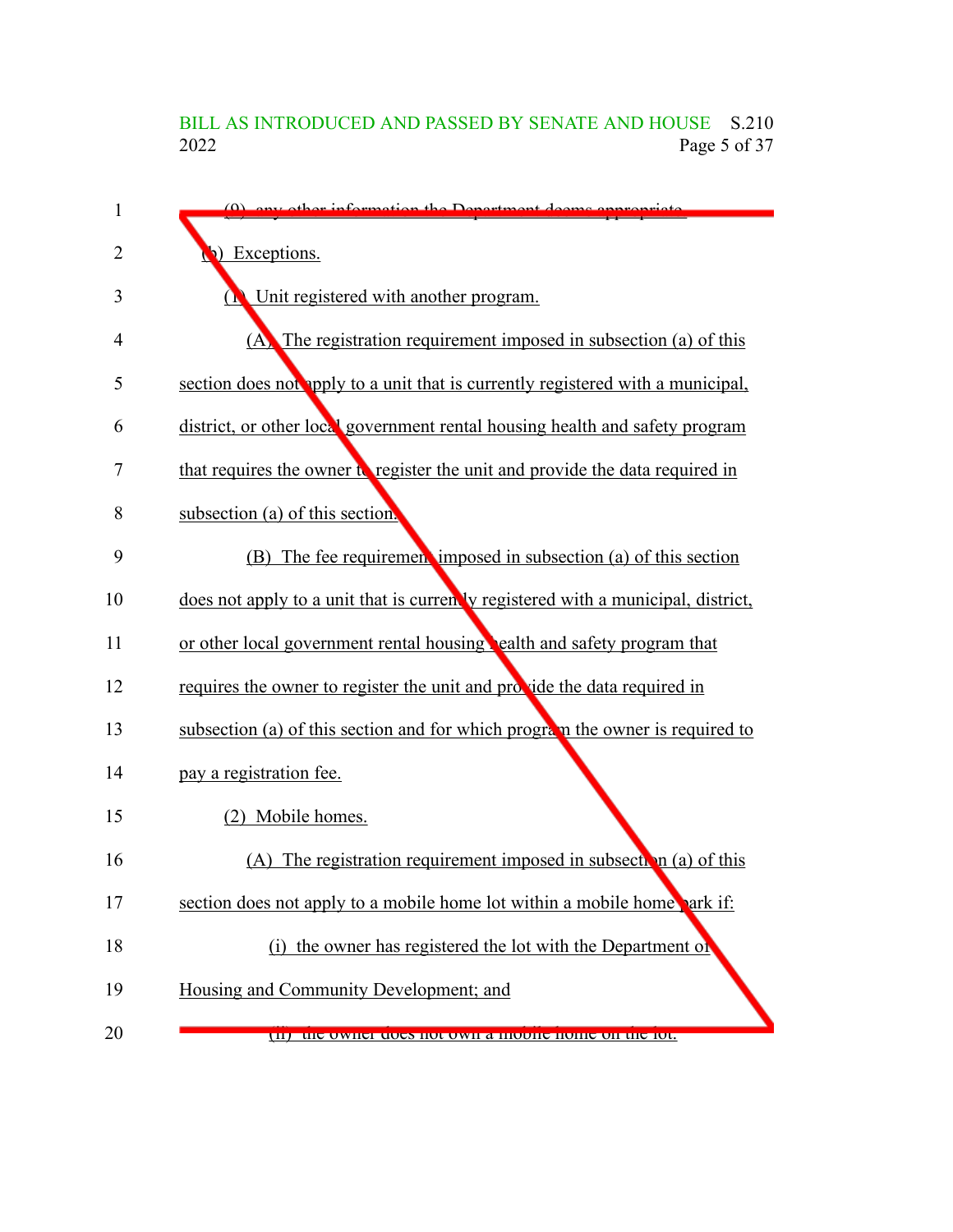BILL AS INTRODUCED AND PASSED BY SENATE AND HOUSE S.210<br>2022 Page 6 of 37 Page 6 of 37

| 1              | (B) An owner of a mobile home lot within a mobile home park who                   |
|----------------|-----------------------------------------------------------------------------------|
| $\overline{2}$ | has egistered the lot with the Department and who owns a mobile home on           |
| 3              | the lot that is available for rent or rented shall register the property with the |
| 4              | Department pursuant to subsection (a) of this section and pay a fee equal to the  |
| 5              | fee required, less any fee paid within the previous 12 months pursuant to         |
| 6              | $10$ V.S.A. § 6254(c).                                                            |
| 7              | An owner of a mobile home who rents the mobile home, whether<br>(C)               |
| 8              | or not located in a mobile home park, shall register pursuant to this section.    |
| 9              | (3) Unit not offered to general public. The registration and fee                  |
| 10             | requirements imposed in subsection (a) of this section do not apply to a unit     |
| 11             | that an owner provides to another person, whether or not for consideration, if,   |
| 12             | and only to the extent that, the owner does not otherwise make the unit           |
| 13             | available for lease to the general public, and includes:                          |
| 14             | (A) housing provided to a member of the owner's family or personal                |
| 15             | acquaintances;                                                                    |
| 16             | housing provided to a person who is not related $\mathbf{a}$ a member of<br>(B)   |
| 17             | the owner's household and who occupies the housing as part of a monprofit         |
| 18             | home-sharing program; and                                                         |
| 19             | (C) housing provided to a person who provides personal care to the                |
| 20             | owner or a memoer or the owner s nousehold.                                       |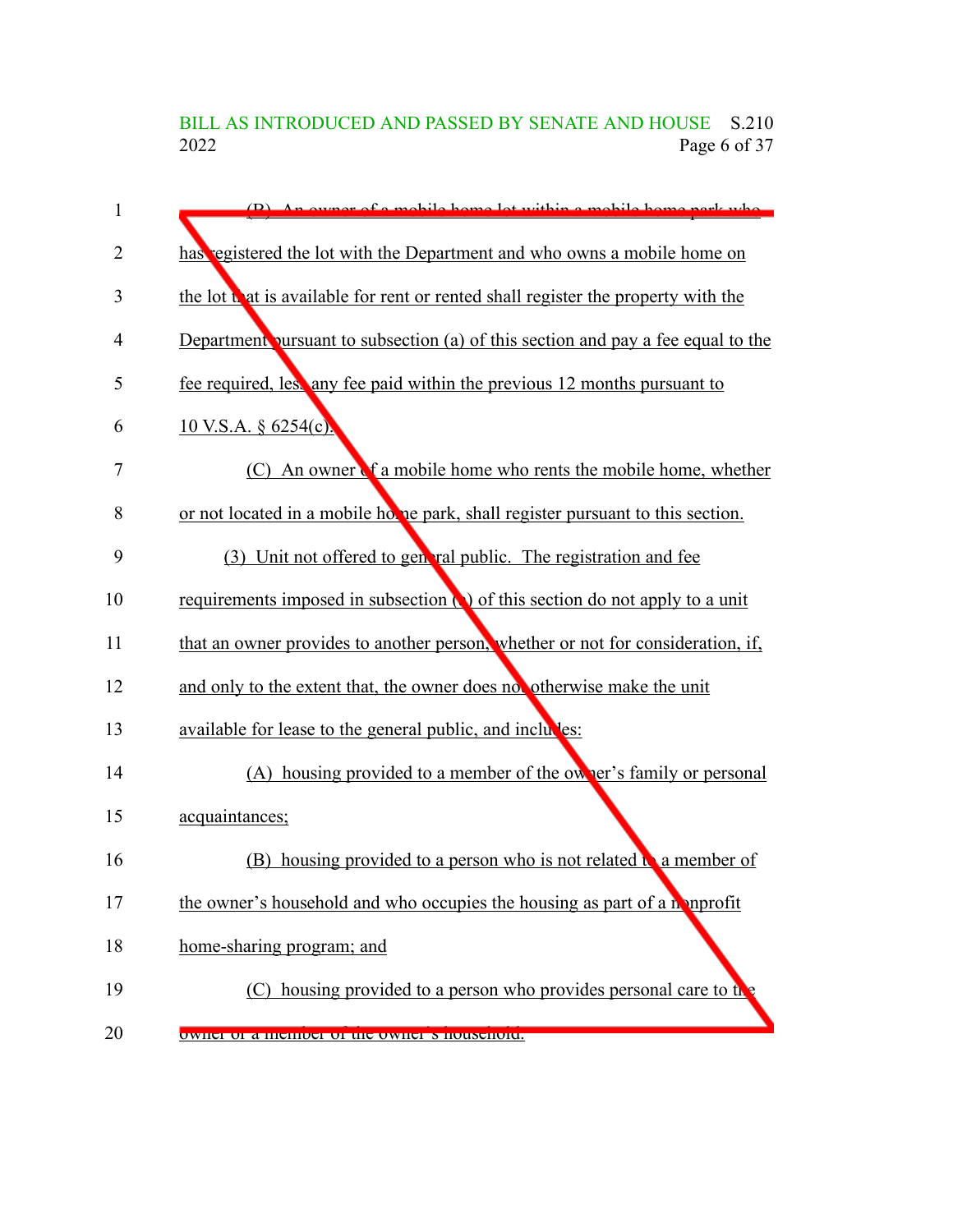BILL AS INTRODUCED AND PASSED BY SENATE AND HOUSE S.210<br>2022 Page 7 of 37 Page 7 of 37

| $\mathbf{1}$ | (4) Licensed Lodging establishment. The registration and fee.                                                                                                                                                     |
|--------------|-------------------------------------------------------------------------------------------------------------------------------------------------------------------------------------------------------------------|
| 2            | requirements imposed in subsection (a) of this section do not apply to a                                                                                                                                          |
| 3            | lodging establishment, as defined in 18 V.S.A. $\S$ 4301, that is required to be                                                                                                                                  |
| 4            | licensed by the Department of Health.                                                                                                                                                                             |
| 5            | (5) Units accessory to an owner-occupied residence. The registration                                                                                                                                              |
| 6            | and fee requirements imposed in subsection (a) of this section do not apply to                                                                                                                                    |
| 7            | a property with not more than three units if the units available for rent are                                                                                                                                     |
| 8            | located on or in the propert, of an owner's primary residence.                                                                                                                                                    |
| 9            | (6) Nonwinterized, seaso, al units. The registration and fee                                                                                                                                                      |
| 10           | requirements imposed in subsection (a) of this section do not apply to a                                                                                                                                          |
| 11           | seasonal unit that is unheated and unava lable for rent during the winter                                                                                                                                         |
| 12           | months.                                                                                                                                                                                                           |
|              | Units rented for fewer than 90 days. The registration and fee<br>(7)<br>requirements imposed in subsection (a) of this section do not apply to a unit<br>that is rented for fewer than 90 days per calendar year. |
| 13           | (7) (8) Housing provided as a benefit of farm en ployment. The                                                                                                                                                    |
| 14           | registration and fee requirements imposed in subsection (a) of this section do                                                                                                                                    |
| 15           | not apply to a unit of housing that is provided as a benefit of fa. in                                                                                                                                            |
| 16           | employment, as defined in 9 V.S.A. § 4469a(a)(3).                                                                                                                                                                 |
| 17           | (c) Administration.                                                                                                                                                                                               |
| 18           | (1) The Department of Housing and Community Development shall                                                                                                                                                     |
| 19           | <u>mamam ing regiony of rental nousing uata in coorumation with the</u>                                                                                                                                           |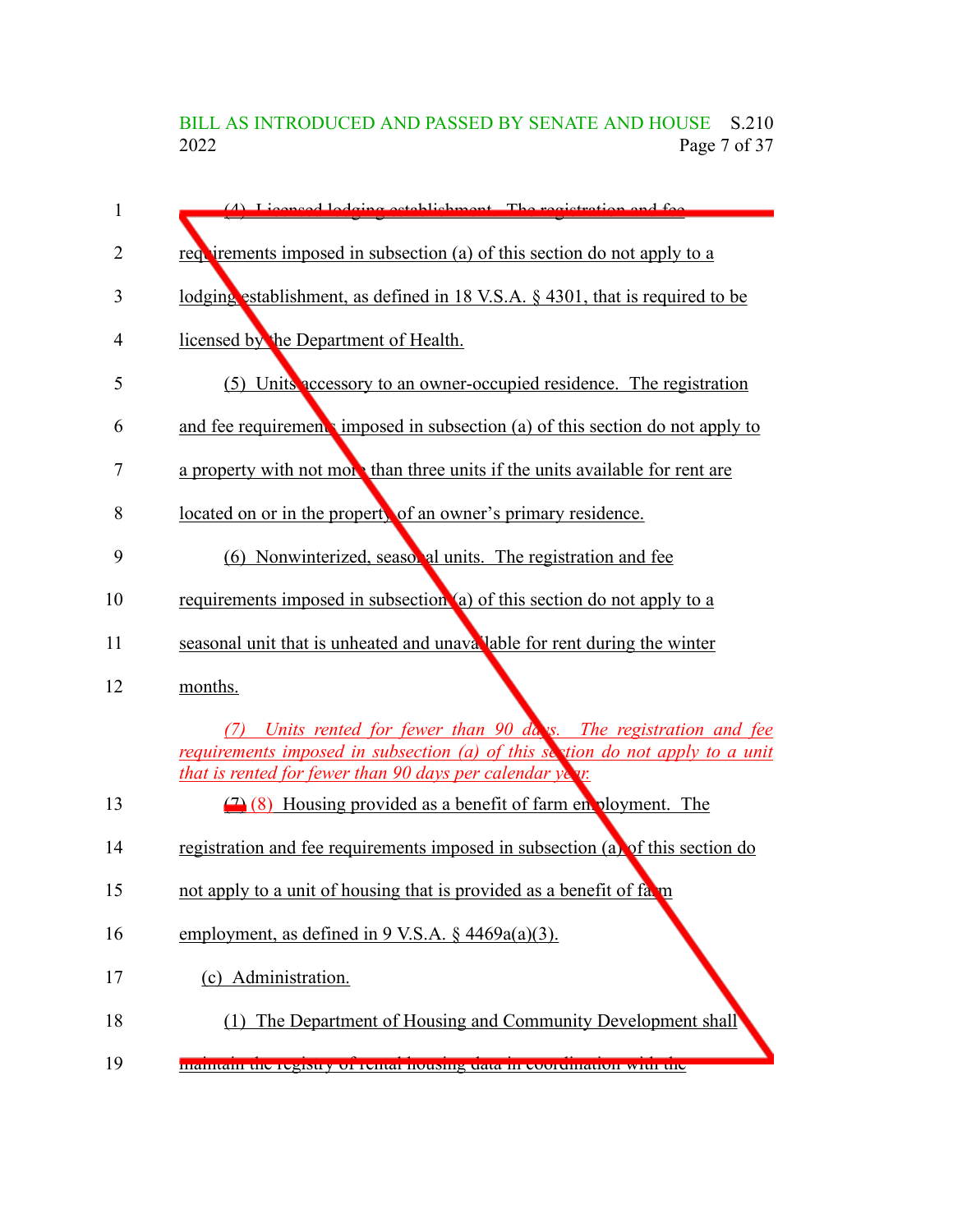## BILL AS INTRODUCED AND PASSED BY SENATE AND HOUSE S.210<br>2022 Page 8 of 37 Page 8 of 37

| 1  | Congriment of Public Sefety, the Department of Health, the Enhanced 011                 |
|----|-----------------------------------------------------------------------------------------|
| 2  | Box d, and the Department of Taxes.                                                     |
| 3  | (2) Upon request, and at least annually, a municipal, district, or other                |
| 4  | local gover, ment entity that operates a rental housing health and safety               |
| 5  | program that requires registration of a rental housing unit and a fee for               |
| 6  | inclusion on its registry shall provide to the Department of Housing and                |
| 7  | Community Development the data for each unit that is required pursuant to               |
| 8  | subsection (a) of this section                                                          |
| 9  | $(3)(A)$ The data the Department collects pursuant to this section is                   |
| 10 | exempt from public inspection and opying pursuant to $1$ V.S.A. $\S 317(c)(1)$ .        |
| 11 | (B) The Department:                                                                     |
| 12 | (i) may disclose data it collects pursuant to this section only to                      |
| 13 | other State, municipal, or regional government ntities; nonprofit                       |
| 14 | organizations; or other persons for the purposes of <b>protecting public health and</b> |
| 15 | safety;                                                                                 |
| 16 | shall not disclose data it collects pursuant to this section for a<br>(ii)              |
| 17 | commercial purpose; and                                                                 |
| 18 | (iii) shall require, as a condition of receiving data collected                         |
| 19 | pursuant to this section, that a person to whom the Department disclose, the            |
| 20 | data takes steps necessary to protect the privacy of persons whom the data              |
| 21 | concents and to prevent ruriner disclosure.                                             |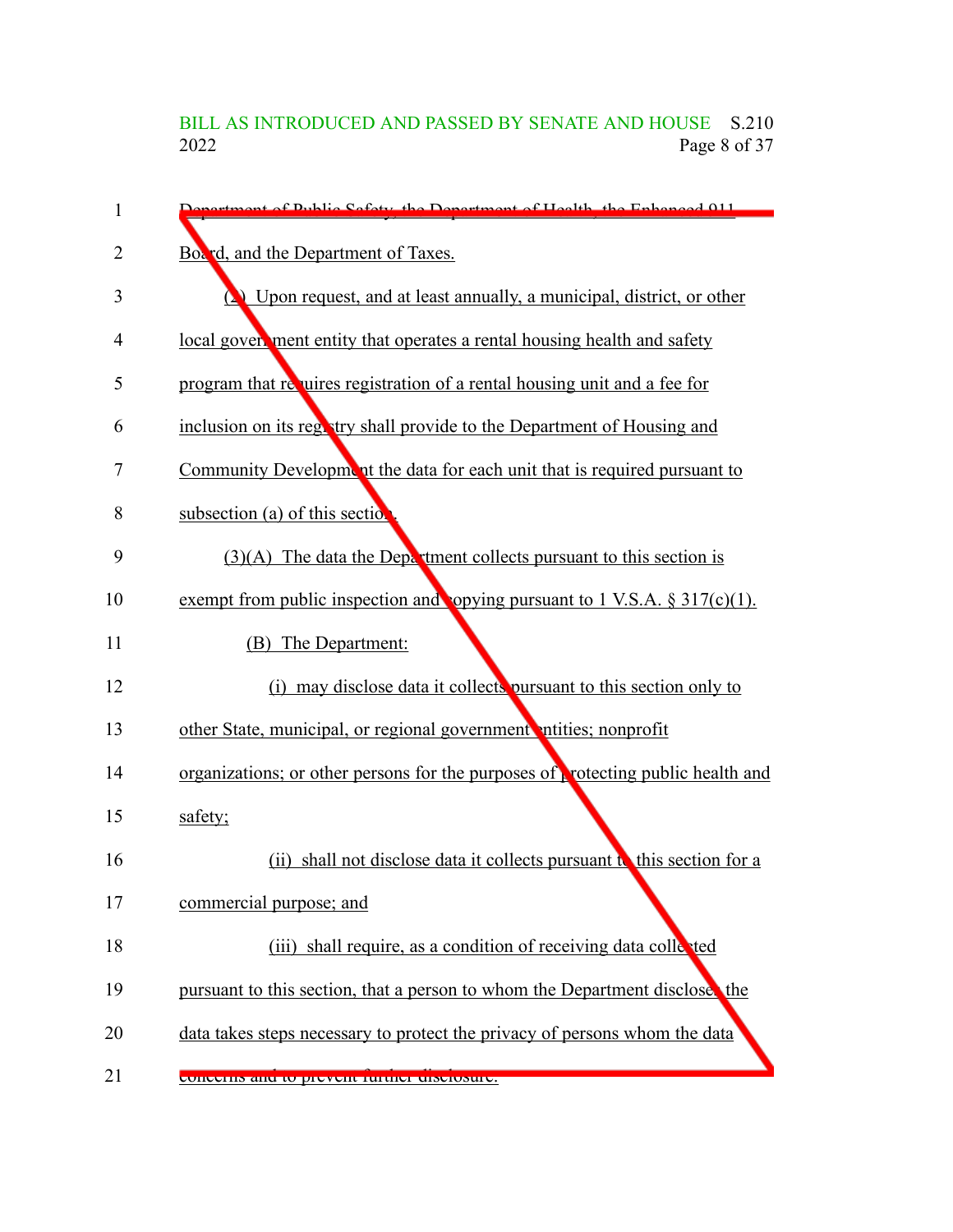BILL AS INTRODUCED AND PASSED BY SENATE AND HOUSE S.210 2022 Page 9 of 37

| $\mathbf{1}$   | (d) Dontol Houging Safety Special Fund The Department shall maintain               |
|----------------|------------------------------------------------------------------------------------|
| $\overline{2}$ | the lifes collected pursuant to this section in a special fund entitled the Rental |
| 3              | Housing Safety Special Fund, the proceeds of which the Department shall use:       |
| 4              | $(1)$ to hive authorized staff to administer the registry and registration         |
| 5              | requirements imposed in this section; and                                          |
| 6              | (2) to provide full ding to the Department of Public Safety to hire                |
| 7              | authorized staff to conduct in spections and regulate rental housing pursuant to   |
| 8              | section 2677 of this title.                                                        |
| 9              | *** Penalty for Failure to Register ***                                            |
| 10             | Sec. 2. 20 V.S.A. § 2678(e) is added to read:                                      |
| 11             | (e) Failure to register; penalty. The Department of Housing and                    |
| 12             | Community Development shall impose an administrative penalty of not more           |
| 13             | than \$200.00 per unit for an owner of rental housing who knowingly fails to       |
| 14             | register or pay the fee required pursuant to this section.                         |
| 15             | *** Registration; Prospective Repeal ***                                           |
| 16             | Sec. 3. REPEAL                                                                     |
|                | 20 V.S.A. § $2672(1)(7)2678(b)(8)$ (exemption for housing provided as a            |

benefit of farm employment) is repealed.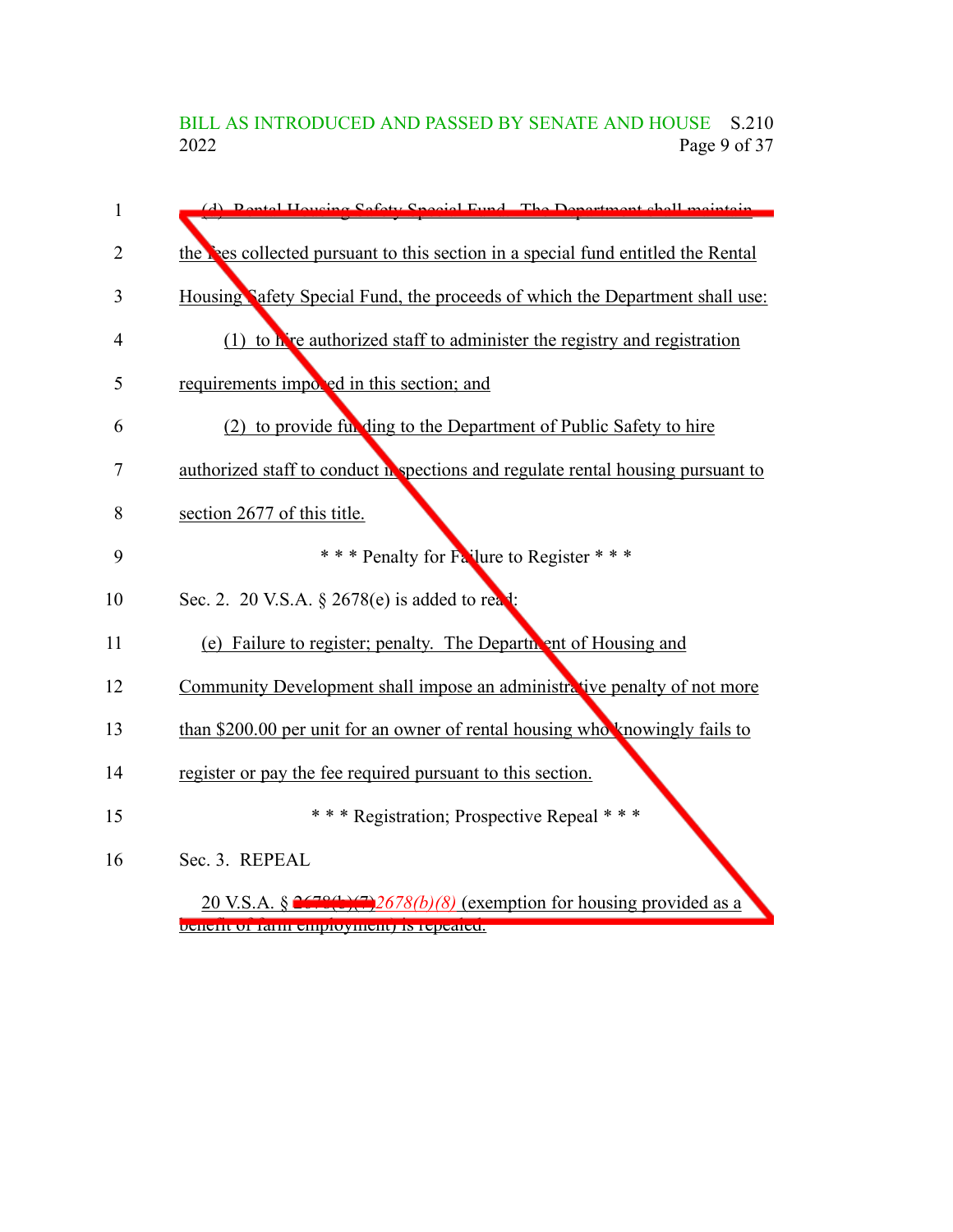BILL AS INTRODUCED AND PASSED BY SENATE AND HOUSE S.210<br>2022 Page 10 of 37 Page 10 of 37

| $\mathbf{1}$ |                                                                                         |
|--------------|-----------------------------------------------------------------------------------------|
| 2            | 4. DEPARTMENT OF PUBLIC SAFETY; POSITIONS<br>Sec.                                       |
| 3            | (a) The Department of Public Safety is authorized to create five full-time              |
| 4            | classified In spector positions in order to conduct rental housing health and           |
| 5            | safety inspectior's and enforcement pursuant to 20 V.S.A. chapter 172.                  |
| 6            | (b) In fiscal year 2023, of the amounts available to the State from federal             |
| 7            | COVID-19 relief funds, the amount of \$100,000.00 is appropriated to the                |
| 8            | Department of Public Safet, as one-time startup funding to hire one or more             |
| 9            | Inspector positions authorized persuant to subsection (a) of this section.              |
| 10           | (c) The Department may hire ad litional Inspectors authorized by this                   |
| 11           | section to the extent funds become available from the Rental Housing Safety             |
| 12           | Special Fund created and maintained pursuant to 20 V.S.A. § 2678(d).                    |
| 13           | Sec. 5. DEPARTMENT OF HOUSING AND COMMUNITY                                             |
| 14           | DEVELOPMENT; POSITIONS                                                                  |
| 15           | (a) The Department of Housing and Community Development is                              |
| 16           | authorized to create one full-time classified position and one half-time                |
| 17           | classified position to administer and enforce the registry require nents created        |
| 18           | in 20 V.S.A. § 2678.                                                                    |
| 19           | (b) In fiscal year 2023, of the amounts available to the State from following           |
| 20           | COVID-19 relief funds, the amount of \$300,000.00 is appropriated to the                |
| 21           | 2000 months<br>Extreme persons as vire<br><u> Bernama Bassara Ba</u><br><b>AMMORIAS</b> |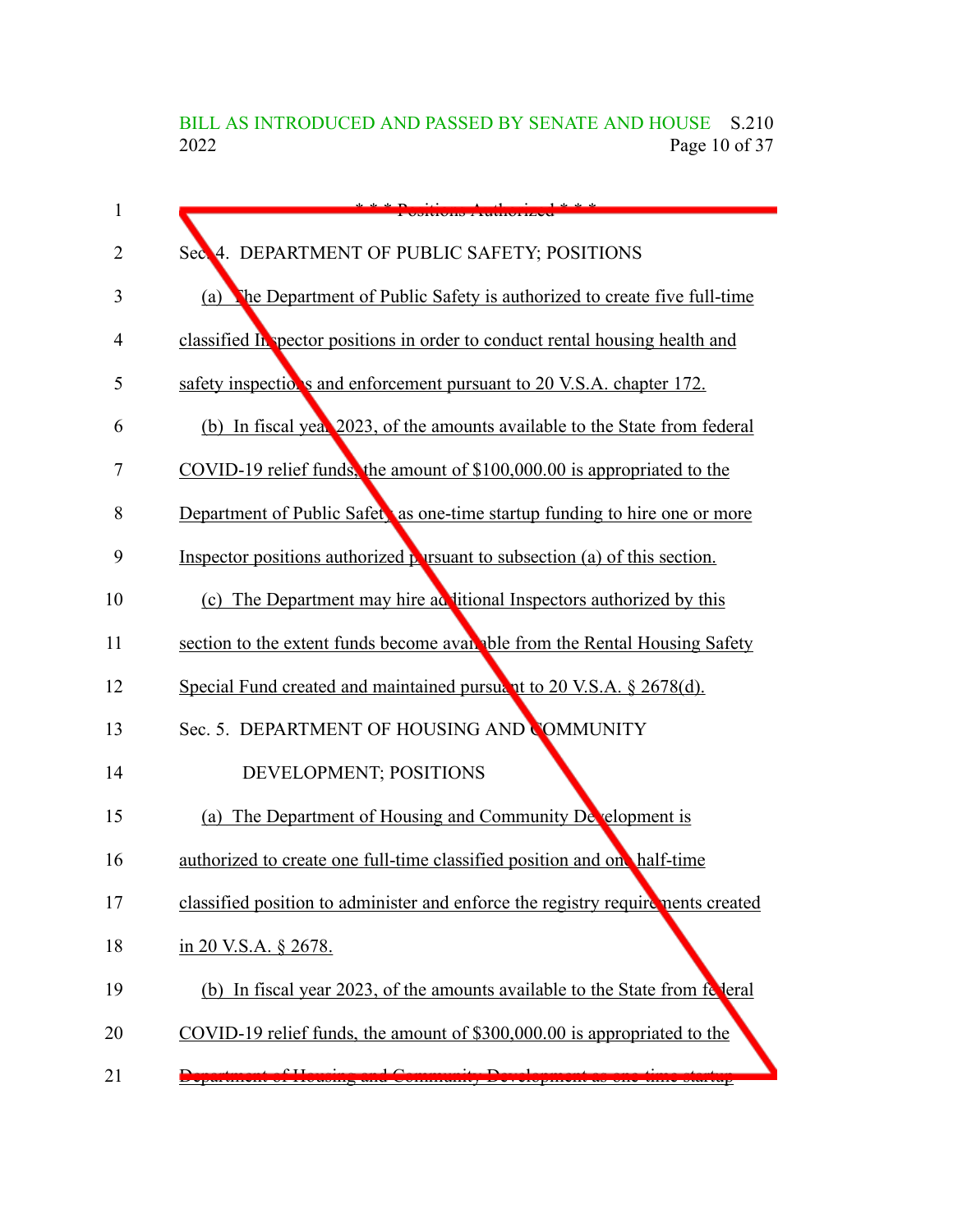### BILL AS INTRODUCED AND PASSED BY SENATE AND HOUSE S.210<br>2022 Page 11 of 37 Page 11 of 37

| (a) of this section.                                                                                                                                           |
|----------------------------------------------------------------------------------------------------------------------------------------------------------------|
| (c) The Department may hire addnising staff authorized by this section to                                                                                      |
| the extent funds become available from the Rental Housing Sefety Special                                                                                       |
| <u>Fund efeated and manualned pursuant to zu V.S.A. § zo/o[u].</u>                                                                                             |
| <u> LIMBER VENTING VAN BULGENDER VAN DIE GEWEGENDE VAN DIE KON</u>                                                                                             |
| <b>The Department of Public Safety is authorized to create five full-time</b><br>classifted Inspector positions in order to conduct rental housing health and  |
| safety inspections and enforcement pursuant to 20 V.S.A. chapter 172.                                                                                          |
| The Department may hire additional Inspectors authorized by this<br>(b)                                                                                        |
| section to the extent funds become available from the Rental Housing Safety<br>Special Fund created and maintained pursuant to $20$ V.S.A. § 2678(d).          |
| Sec. 5. DEPARTMENT OF HOUSING AND COMMUNITY                                                                                                                    |
| <b>DEVELOPMENT POSITIONS</b>                                                                                                                                   |
| (a) The Department of Equity and Community Development is authorized                                                                                           |
| to create one full-time classifted position and one half-time classified position                                                                              |
| to design and implement the regivity created in, and to administer and enforce<br><i>the registry requirements of, 20 V.S.X <math>\frac{6}{5}</math> 2678.</i> |
| (b) The Department may hire addit and staff authorized by this section to                                                                                      |
| the extent funds become available from the Rental Housing Safety Special                                                                                       |
| <u>Fund created and maintained pursuant to 20 V.S.A. § 2678(d).</u>                                                                                            |
| *** Conforming Changes to Current Law Gwerning the Department of                                                                                               |
| Health, State Board of Health, and Local Health Officials ***                                                                                                  |
| Sec. 6. 18 V.S.A. chapter 11 is amended to read:                                                                                                               |
| CHAPTER 11. LOCAL HEALTH OFFICIALS                                                                                                                             |
| * * *                                                                                                                                                          |
| § 602a. DUTIES OF LOCAL HEALTH OFFICERS                                                                                                                        |
|                                                                                                                                                                |
|                                                                                                                                                                |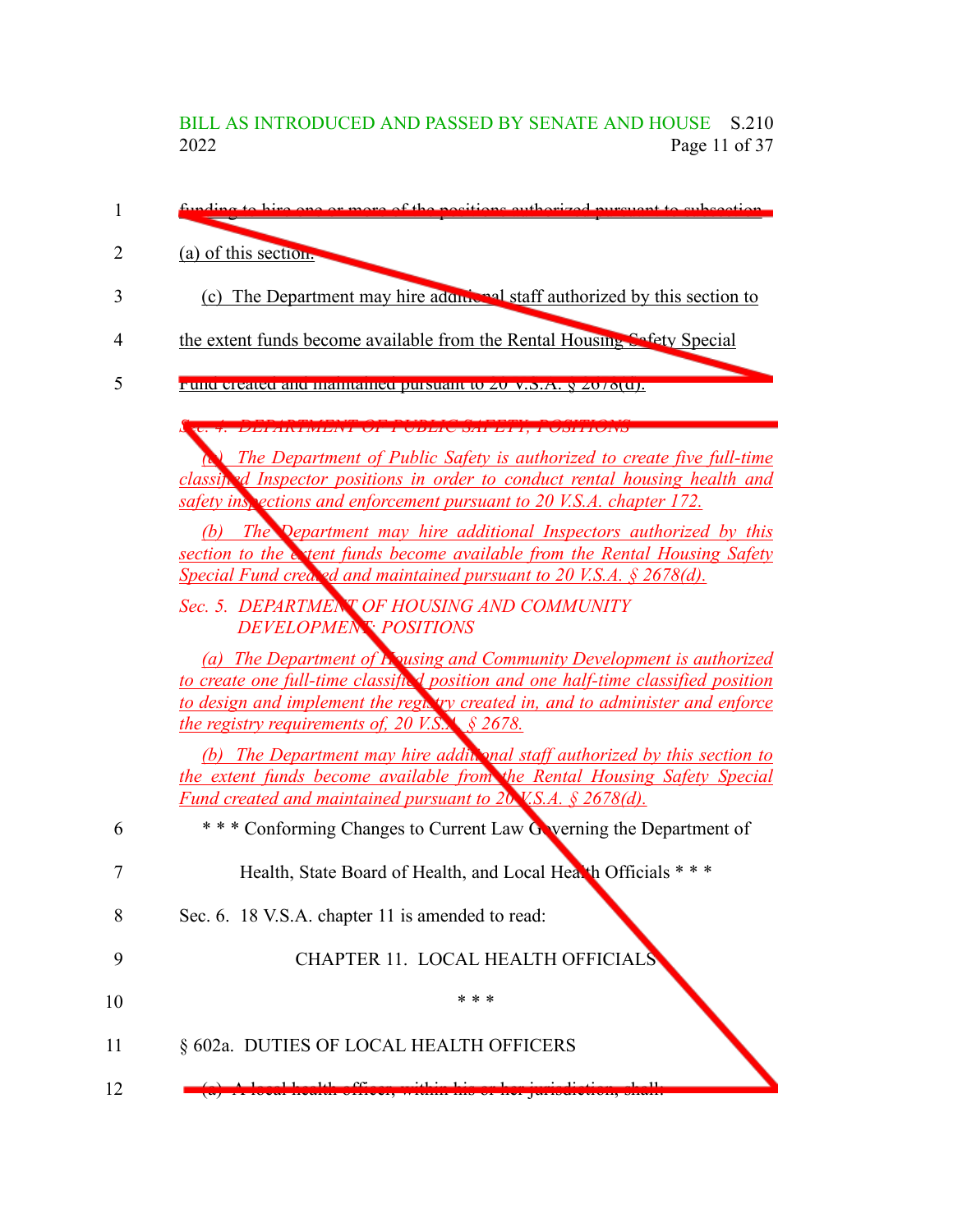### BILL AS INTRODUCED AND PASSED BY SENATE AND HOUSE S.210<br>2022 Page 12 of 37 Page 12 of 37

| $\mathbf{1}$   | (1) upon request of a landlord or tenant, or upon receipt of information            |
|----------------|-------------------------------------------------------------------------------------|
| $\overline{2}$ | regarding a condition that may be a public health hazard, conduct an                |
| 3              | investix ation;                                                                     |
| 4              | $(2)$ express the provisions of this title, the rules promulgated, and              |
| 5              | permits issued bereunder;                                                           |
| 6              | $(3)$ prevent, remove, or destroy any public health hazard, or mitigate             |
| 7              | any significant public health risk in accordance with the provisions of this title; |
| 8              | $(4)$ in consultation with the Department, take the steps necessary to              |
| 9              | enforce all orders issued pursuant to chapter 3 of this title; and                  |
| 10             | (5) have the authority to assist the Department of Public Safety in                 |
| 11             | inspecting rental housing pursuant to 20 V.S.A. chapter 172, provided that if       |
| 12             | the local health officer inspects a rental property without an inspector from the   |
| 13             | Division, the officer shall issue an inspection report in compliance with           |
| 14             | <u>20 V.S.A § 2677(b)(2).</u>                                                       |
| 15             | (b) Upon discovery of violation or a public health he zard or public health         |
| 16             | risk that involves a public water system, a food or lodging stablishment, or        |
| 17             | any other matter regulated by Department rule, the local health officer shall       |
| 18             | immediately notify the Division of Environmental Health. Upon di covery of          |
| 19             | any other violation, public health hazard, or public health risk, the local health  |
| 20             | officer shall notify the Division of Environmental Health within 48 hours of        |
| 21             | <u>n er hazard and ef any.</u>                                                      |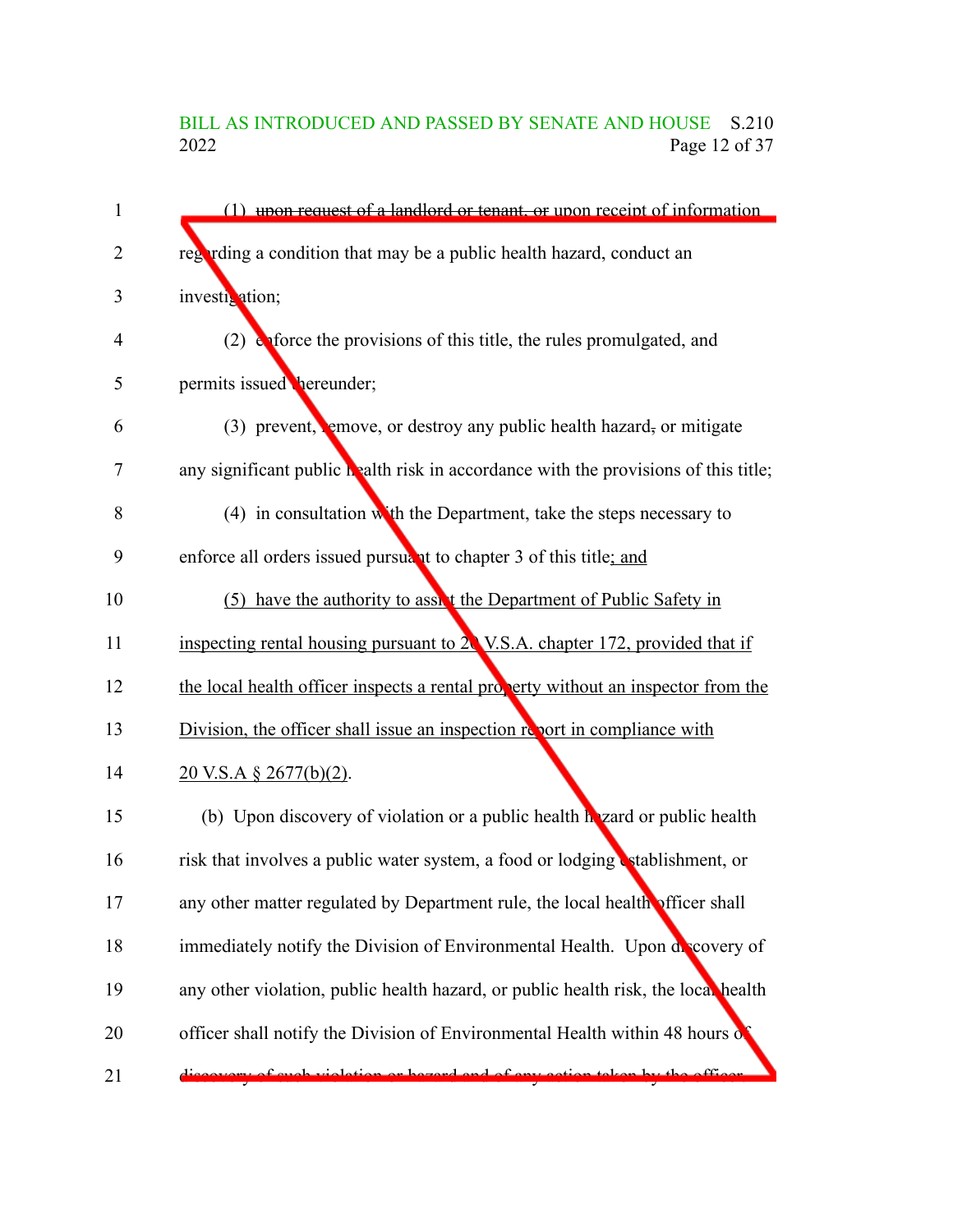### BILL AS INTRODUCED AND PASSED BY SENATE AND HOUSE S.210<br>2022 Page 13 of 37 Page 13 of 37

| 1  |                                                                                                  |
|----|--------------------------------------------------------------------------------------------------|
|    | VVJ. INEN IAE IIVUDINU DATELI, INDI EVI IVN NEI VATD                                             |
| 2  | $\left(\frac{1}{2}\right)(1)$ When conducting an investigation of rental housing, a local health |
| 3  | officer shall issue a written inspection report on the rental property using the                 |
| 4  | protocols for implementing the Rental Housing Health Code of the Department                      |
| 5  | or the municipality, in the case of a municipality that has established a code                   |
| 6  | enforcement office.                                                                              |
| 7  | $(2)$ A written inspection report shall:                                                         |
| 8  | $(A)$ contain findings of fact that serve as the basis of one or more                            |
| 9  | violations;                                                                                      |
| 10 | (B) specify the requirements and timelines necessary to correct a                                |
| 11 | violation;                                                                                       |
| 12 | (C) provide notice that the landlor is prohibited from renting the                               |
| 13 | affected unit to a new tenant until the violation <b>S</b> corrected; and                        |
| 14 | (D) provide notice in plain language that $\mathbf{R}$ e landlord and agents of                  |
| 15 | the landlord must have access to the rental unit to make repairs as ordered by                   |
| 16 | the health officer consistent with the access provisions in $9 \sqrt{S.A. \frac{8}{9}}$ 4460.    |
| 17 | (3) A local health officer shall:                                                                |
| 18 | $(A)$ provide a copy of the inspection report to the landlore and any                            |
| 19 | tenants affected by a violation by delivering the report electronically, in                      |
| 20 | person, by first class mail, or by leaving a copy at each unit affected by the                   |
| 21 | acmoroney, and                                                                                   |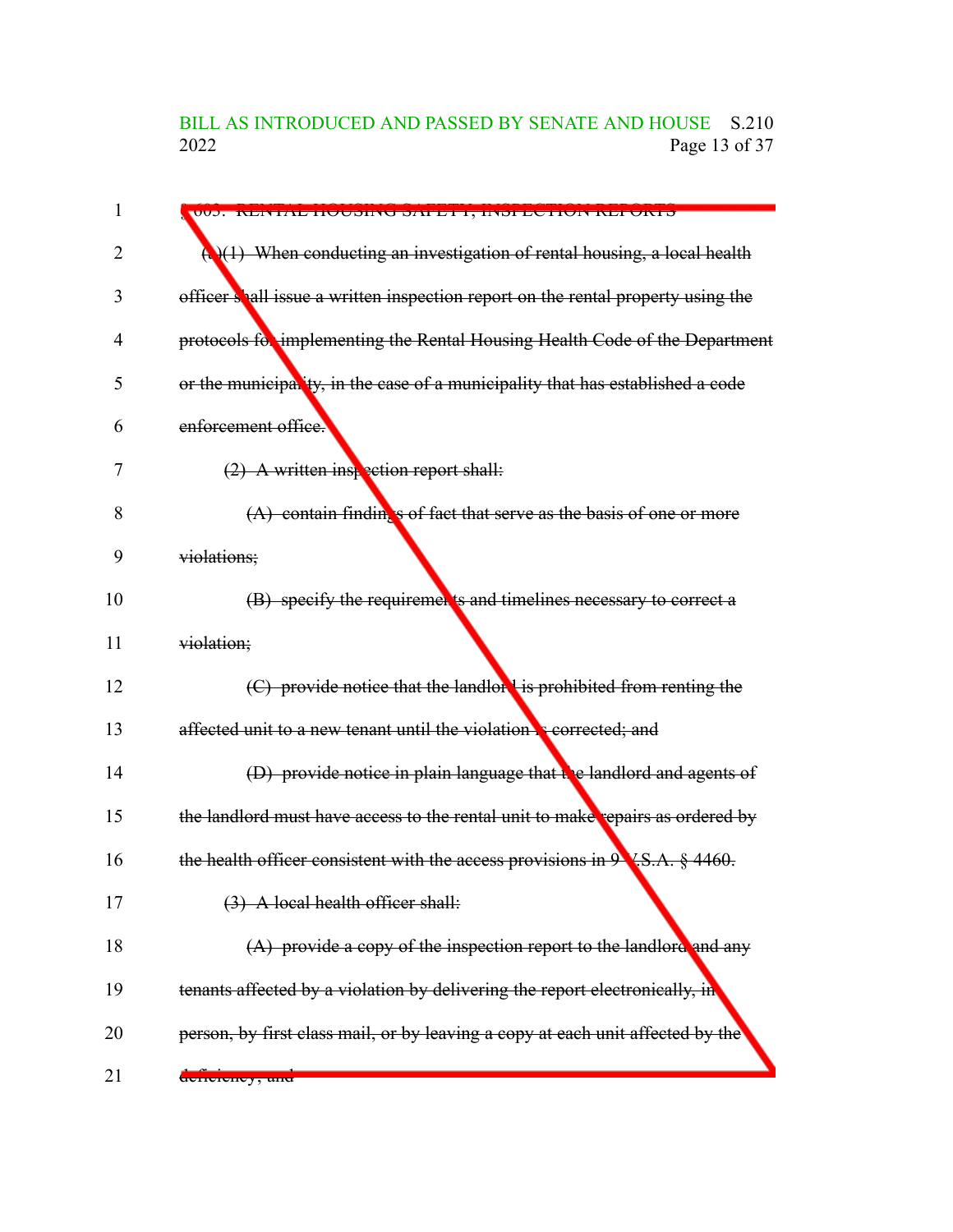### BILL AS INTRODUCED AND PASSED BY SENATE AND HOUSE S.210<br>2022 Page 14 of 37 Page 14 of 37

| 1              | $(D)(i)$ if a municipality has astablished a sade enforcement office              |
|----------------|-----------------------------------------------------------------------------------|
| $\overline{2}$ | provide information on each inspection according to a schedule and in a           |
| 3              | format dopted by the Department in consultation with municipalities that          |
| 4              | have estable hed code enforcement offices; or                                     |
| 5              | (ii) if a municipality has not established a code enforcement                     |
| 6              | office, provide information on each inspection to the Department within seven     |
| 7              | days of issuing the report using an electronic system designed for that purpose,  |
| 8              | or within 14 days by mail in the municipality is unable to utilize the electronic |
| 9              | system.                                                                           |
| 10             | $(4)$ If an entire property is allegeted by a violation, the local health         |
| 11             | officer shall post a copy of the inspection report in a common area of the        |
| 12             | property and include a prominent notice that the report shall not be removed      |
| 13             | until authorized by the local health officer.                                     |
| 14             | $(5)$ A municipality shall make an inspection seport available as a public        |
| 15             | record.                                                                           |
| 16             | $(b)(1)$ A local health officer may impose a civil penalty of not more than       |
| 17             | \$200.00 per day for each violation that is not corrected by the date provided in |
| 18             | the written inspection report, or when a unit is re-rented to a new te ant prior  |
| 19             | to the correction of a violation.                                                 |
| 20             | $(2)(A)$ If the cumulative amount of penalties imposed pursuant to thit           |
| 21             | suoseetton is poot.to of iess, the local neann officer, Department of Ficann, or  |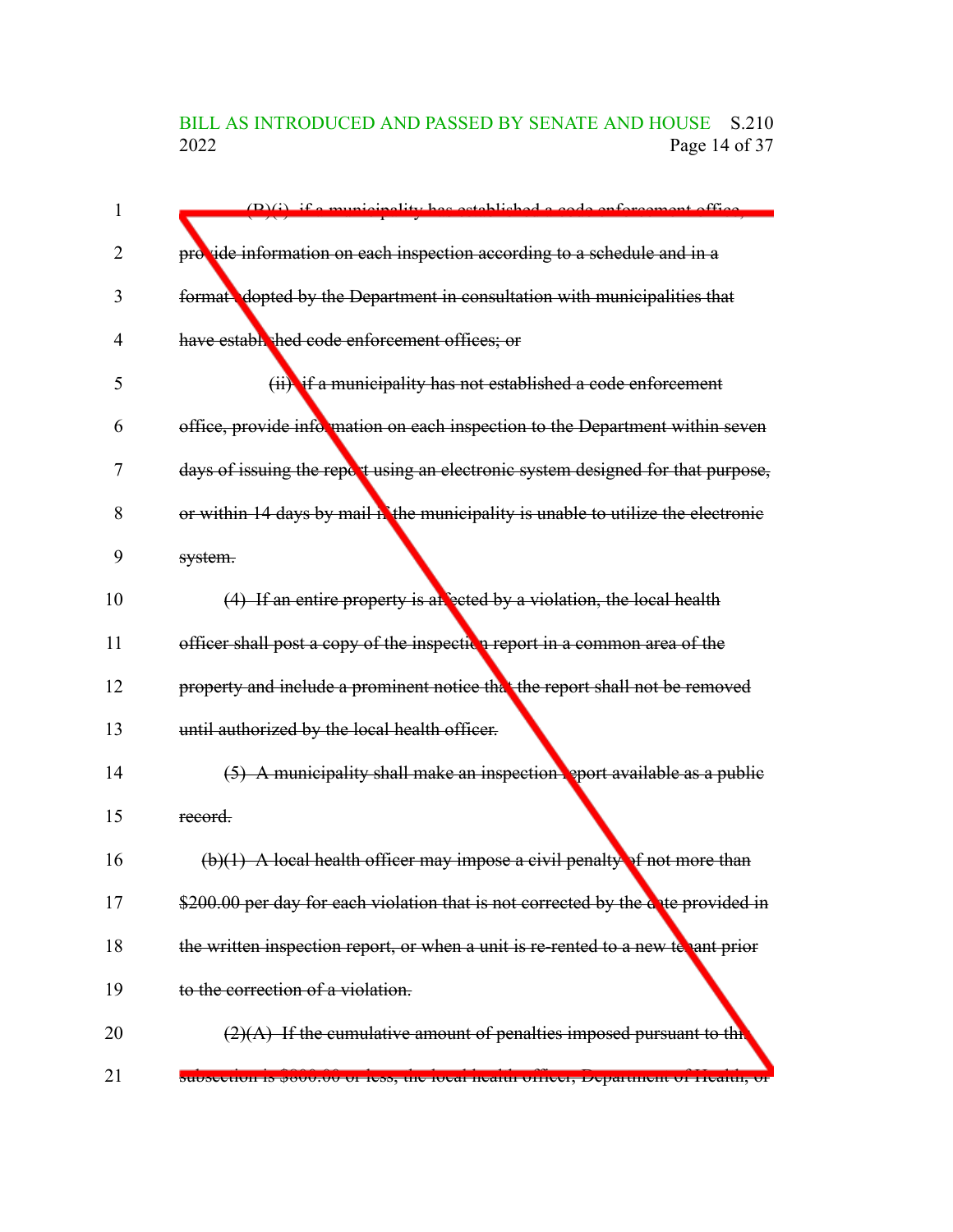# BILL AS INTRODUCED AND PASSED BY SENATE AND HOUSE S.210<br>2022 Page 15 of 37 Page 15 of 37

| 1  | State's Attorney may bring a givil enforcement action in the Indicial Pureau       |
|----|------------------------------------------------------------------------------------|
| 2  | pur uant to 4 V.S.A. chapter 29.                                                   |
| 3  | (B) The waiver penalty for a violation in an action brought pursuant               |
| 4  | to this subsection is 50 percent of the full penalty amount.                       |
| 5  | (3) If the cumulative amount of penalties imposed pursuant to this                 |
| 6  | subsection is more han \$800.00, or if injunctive relief is sought, the local      |
| 7  | health officer, Department of Health, or State's Attorney may commence an          |
| 8  | action in the Civil Division of the Superior Court for the county in which a       |
| 9  | violation occurred.                                                                |
| 10 | (c) If a local health officer fails to conduct an investigation pursuant to        |
| 11 | section 602a of this title or fails to issue an inspection report pursuant to this |
| 12 | section, a landlord or tenant may request the the Department, at its discretion,   |
| 13 | conduct an investigation or contact the local box rd of health to take action.     |
| 14 | [Repealed.]                                                                        |
| 15 | * * *                                                                              |
| 16 | *** Transition Provisions ***                                                      |
| 17 | Sec. 7. RENTAL HOUSING HEALTH AND SAFETY; TRANSITION                               |
| 18 | <b>PROVISIONS</b>                                                                  |
| 19 | (a) Notwithstanding any provision of law to the contrary:                          |
| 20 | (1) Until the Commissioner of Public Safety adopts rules governing                 |
| 21 | rentar nousing nearm and sarety pursuant to zo v.s.A. y zo / /, the Department     |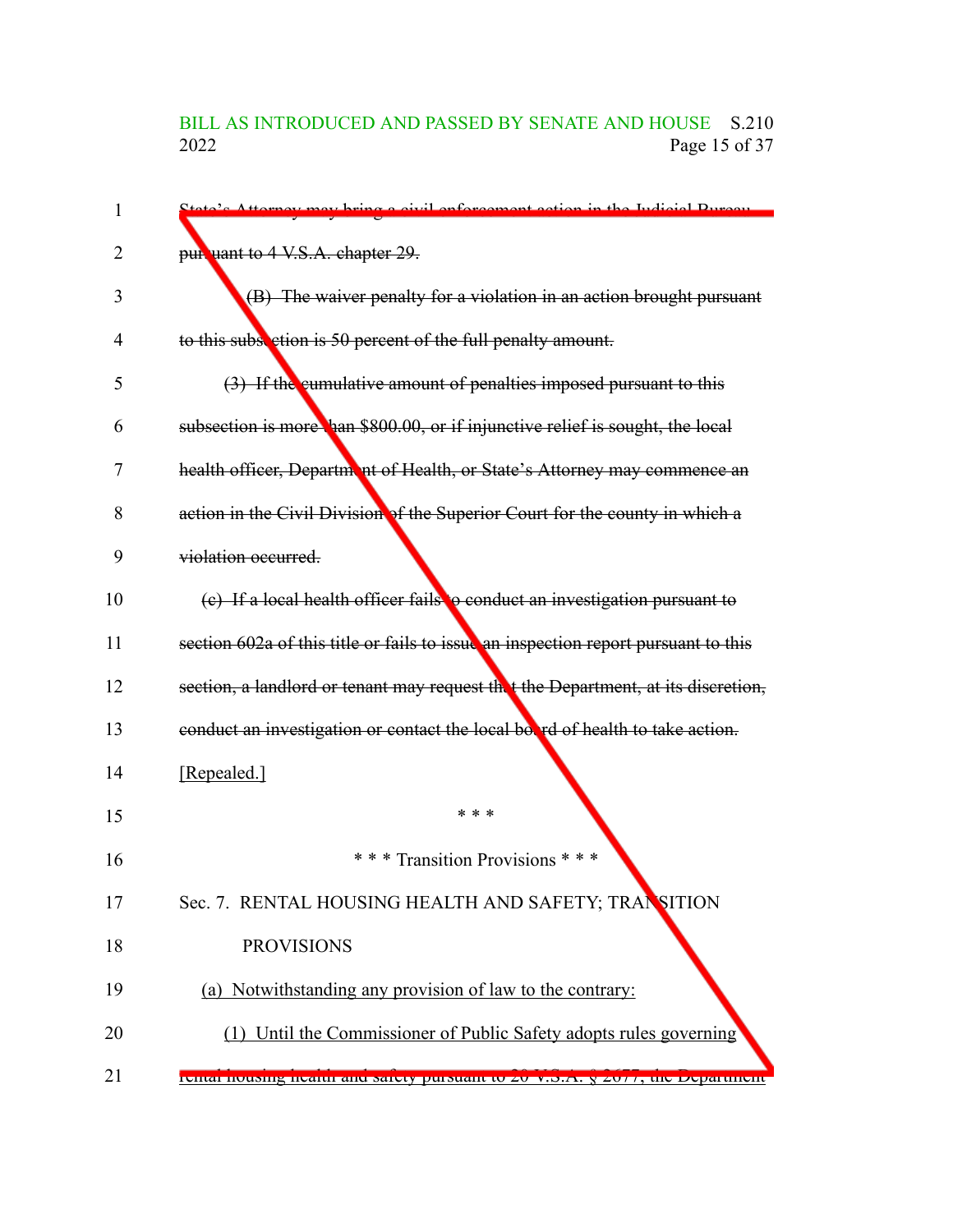BILL AS INTRODUCED AND PASSED BY SENATE AND HOUSE S.210<br>2022 Page 16 of 37 Page 16 of 37

| 1  | f Hoalth local officials outhorized by low and the Department of Public       |
|----|-------------------------------------------------------------------------------|
| 2  | Sat ty have concurrent authority to enforce the Vermont Rental Housing        |
| 3  | Health Code adopted by the Department of Health pursuant to 18 V.S.A.         |
| 4  | $\S$ 102, 3 V.S.A. $\S$ 3003(a), and 3 V.S.A. $\S$ 801(b)(11).                |
| 5  | (2) The Commissioner of Public Safety may immediately adopt a rule            |
| 6  | incorporating the Rental Housing Health Code without following the            |
| 7  | procedures otherwise required for general rulemaking in 3 V.S.A. chapter 25.  |
| 8  | Except as provided in subdivision (2) of this subsection, the<br>(3)          |
| 9  | Commissioner of Public Safety shall comply with the requirements for general  |
| 10 | rulemaking in 3 V.S.A. chapter 25 when adopting rules governing rental        |
| 11 | housing health and safety.                                                    |
| 12 | (b) Upon the adoption of rules governing ental housing health and safety      |
| 13 | pursuant to the authority in 20 V.S.A. $\S$ 2677:                             |
| 14 | (1) the Department of Public Safety is the State government entity with       |
| 15 | primary authority to enforce State laws governing rental housing health and   |
| 16 | safety;                                                                       |
| 17 | (2) the Department of Public Safety and local officials have concurrent       |
| 18 | authority to enforce State and local laws governing rental housing health and |
| 19 | safety pursuant to 18 V.S.A. chapter 11; 20 V.S.A. chapter 172, subchapter ?; |
| 20 | $Z$ + v.o.A. chapters ob and 1 $Z$ o, and appheable mumelpariaw, and          |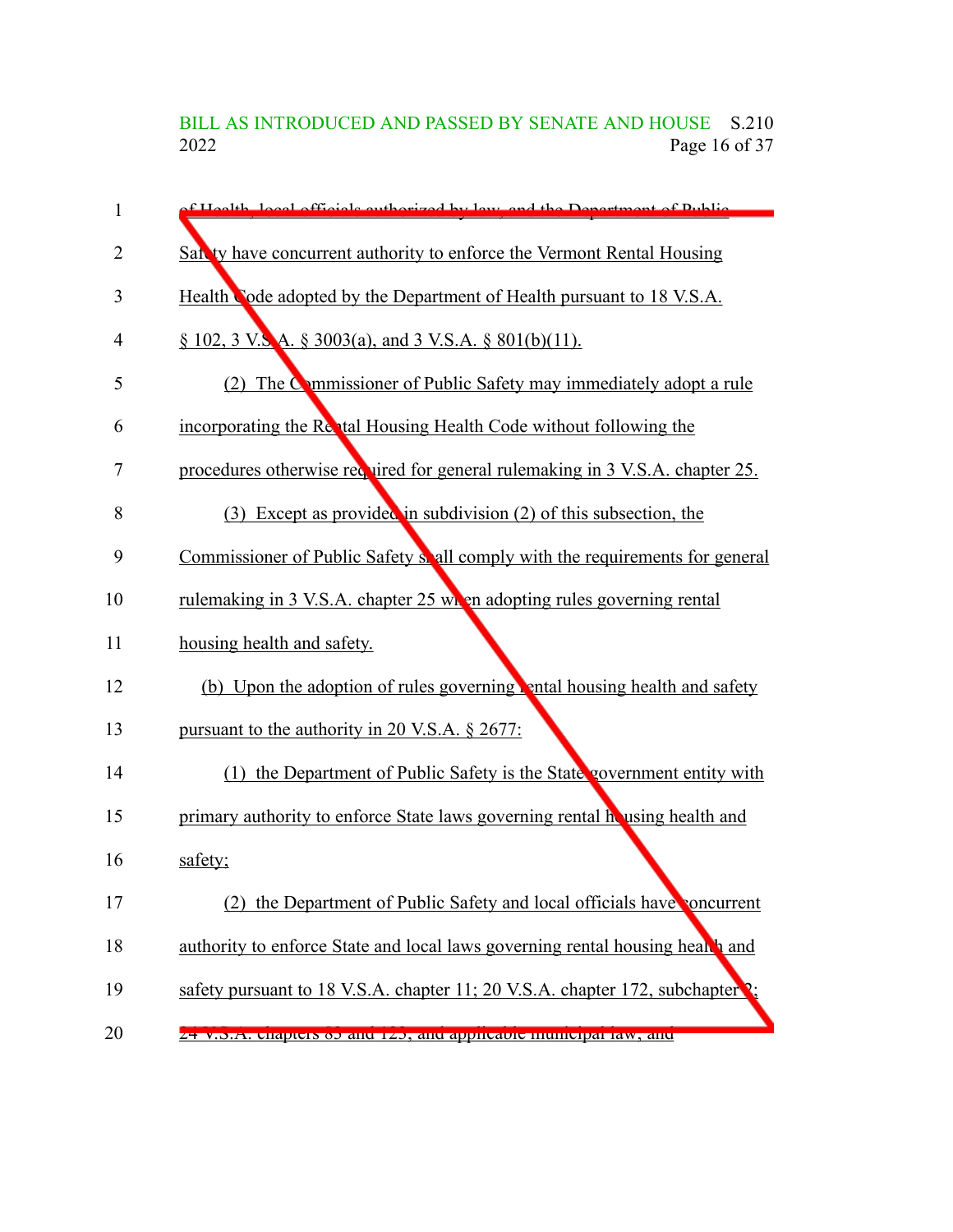BILL AS INTRODUCED AND PASSED BY SENATE AND HOUSE S.210<br>2022 Page 17 of 37 Page 17 of 37

| 1  | (2) the Department of Hoalth, the State Roard of Hoalth, and local             |
|----|--------------------------------------------------------------------------------|
| 2  | heat th officials have concurrent authority to enforce State and local laws    |
| 3  | governing public health hazards and public health risks, as those terms are    |
| 4  | defined in <b>8</b> V.S.A. § 2, pursuant to 18 V.S.A. chapters 1, 3, and 11.   |
| 5  | *** Vermont Housing Investments ***                                            |
| 6  | Sec. 8. VERMONNRENTAL HOUSING INVESTMENT PROGRAM;                              |
| 7  | <b>PURPOSE</b>                                                                 |
| 8  | (a) Recognizing that Vermont's rental housing stock is some of the oldest      |
| 9  | in the country and that much on it needs to be updated to meet code            |
| 10 | requirements and other standards, the Vermont Rental Housing Investment        |
| 11 | Program is intended to incentivize private apartment owners to make            |
| 12 | significant improvements to both housing quality and weatherization by         |
| 13 | providing grants and forgivable loans that are natched in part by the property |
| 14 | owner.                                                                         |
| 15 | (b) The Program seeks to take the lessons learned from the successful Re-      |
| 16 | housing Recovery Program established with funds provided by the Federal        |
| 17 | CARES Act and implement them in a State-funded program.                        |
| 18 | Sec. 9. 10 V.S.A. chapter 29, subchapter 3 is added to read:                   |
| 19 | Subchapter 3. Housing; Investments                                             |
| 20 | § 699. VERMONT RENTAL HOUSING INVESTMENT PROGRAM                               |
| 21 | a) Utanun ur program.                                                          |
|    |                                                                                |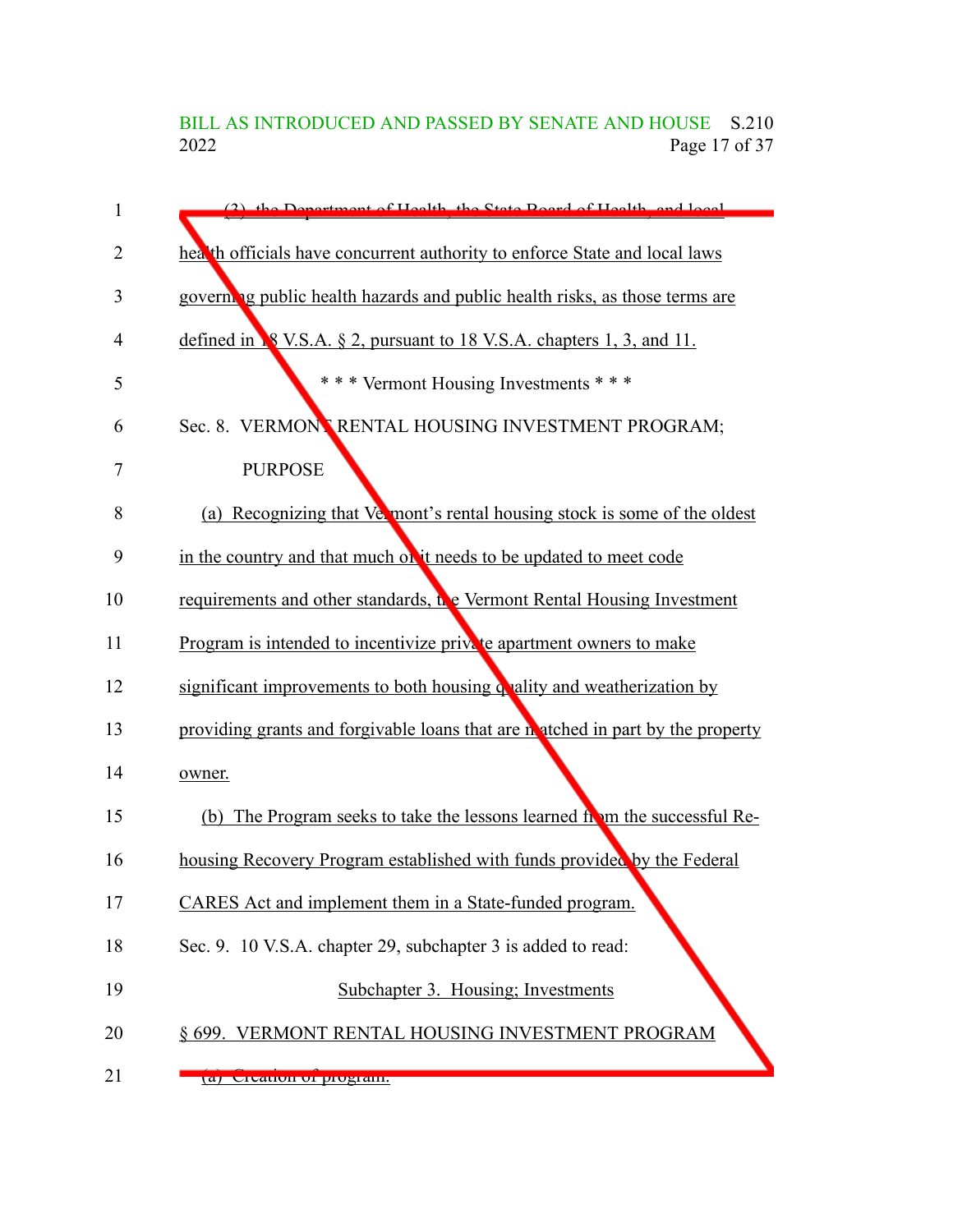BILL AS INTRODUCED AND PASSED BY SENATE AND HOUSE S.210<br>2022 Page 18 of 37 Page 18 of 37

| 1              | (1) The Department of Housing and Community Development shall                   |
|----------------|---------------------------------------------------------------------------------|
| $\overline{2}$ | design and implement the Vermont Rental Housing Investment Program              |
| 3              | through which the Department shall award funding to statewide or regional       |
| 4              | nonprofit hot sing organizations, or both, to provide competitive grants and    |
| 5              | forgivable loans to private landlords for the rehabilitation, including         |
| 6              | weatherization, of ela ible rental housing units.                               |
| 7              | (2) The Department shall develop statewide standards for the Program,           |
| 8              | including factors that partner c ganizations shall use to evaluate applications |
| 9              | and award grants and forgivable loons.                                          |
| 10             | (b) Eligible rental housing units. The following units are eligible for a       |
| 11             | grant or forgivable loan through the Program                                    |
| 12             | (1) Non-code compliant. The unit does not comply with the                       |
| 13             | requirements of applicable building, housing, or health laws.                   |
| 14             | (2) New accessory dwelling. The unit will be a ne vly created accessory         |
| 15             | dwelling unit that meets the requirements of 24 V.S.A. $\S$ 441. (1)(E).        |
| 16             | (c) Administration. The Department shall require a housing of vanization        |
| 17             | that receives funding under the Program to adopt:                               |
| 18             | (1) a standard application form that describes the application process          |
| 19             | <mark>ани шениись німиисионь ани сланірісь ю неїр таниютиз арріу,</mark>        |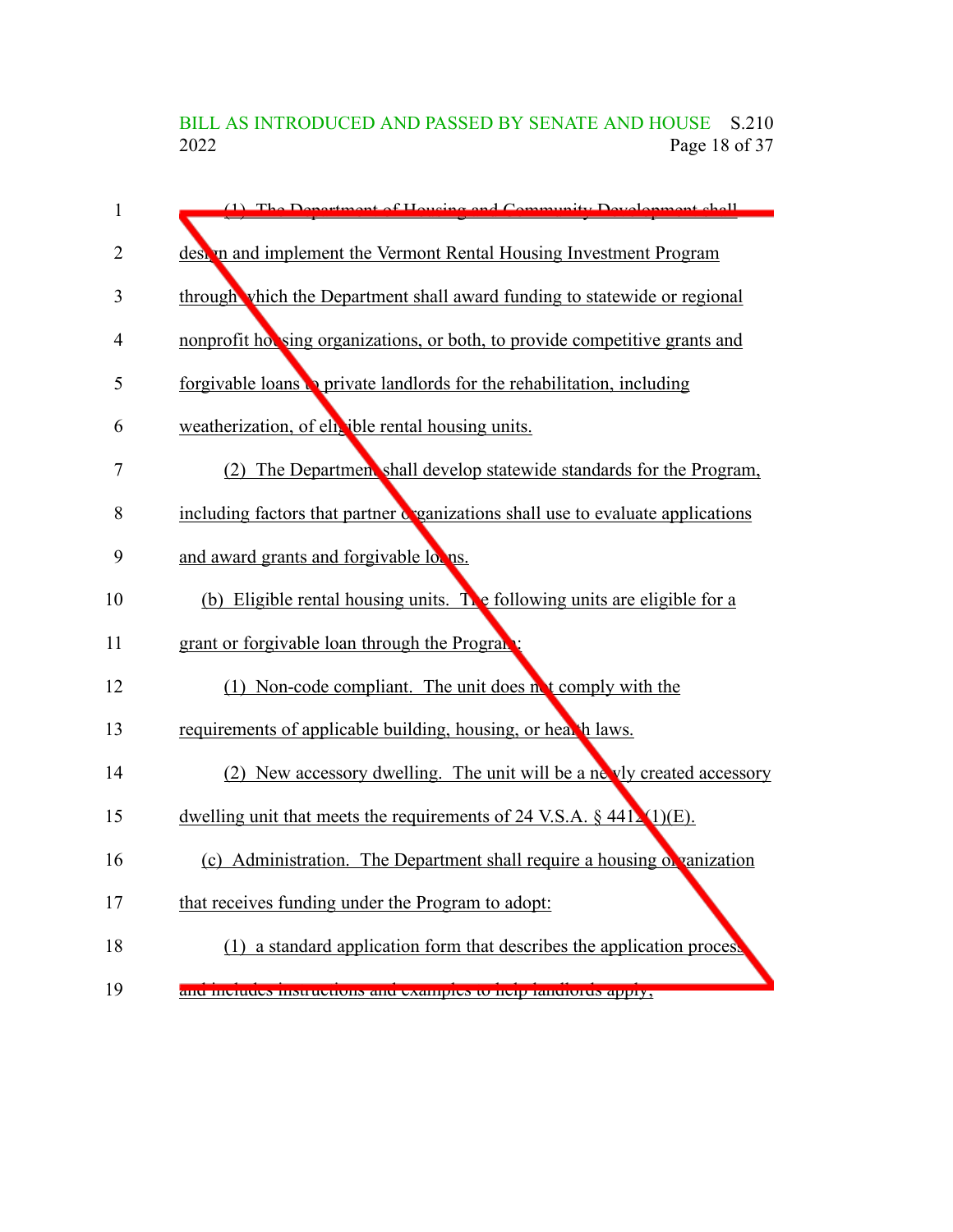BILL AS INTRODUCED AND PASSED BY SENATE AND HOUSE S.210<br>2022 Page 19 of 37 Page 19 of 37

| $\mathbf{1}$   | (2) on oward process that encures equitable selection of landlards                |
|----------------|-----------------------------------------------------------------------------------|
| $\overline{2}$ | subpact to a housing organization's exercise of discretion based on the factors   |
| 3              | adopted by the Department pursuant to subsection (a) of this section; and         |
| 4              | $(3)$ a grant and loan management system that ensures accountability for          |
| 5              | funds awarded.                                                                    |
| 6              | (d) Program requirements applicable to grants and forgivable loans.               |
| 7              | (1) A grant or loan hall not exceed \$30,000.00 per unit.                         |
| 8              | (2) A landlord shall convibute matching funds or in-kind services that            |
| 9              | equal or exceed 20 percent of the volue of the grant or loan.                     |
| 10             |                                                                                   |
|                | (3) A project may include a weak erization component.                             |
| 11             | (4) A project shall comply with apply able building, housing, and health          |
| 12             | laws.                                                                             |
| 13             | (5) The terms and conditions of a grant or loan agreement apply to the            |
| 14             | original recipient and to a successor in interest for the perod the grant or loan |
| 15             | agreement is in effect.                                                           |
| 16             | (6) The identity of a recipient and the amount of a grant or corgivable           |
| 17             | loan are public records that shall be available for public copying and            |
| 18             | inspection and the Department shall publish this information at least month, v    |
| 19             | UII ILS WUUSILU.                                                                  |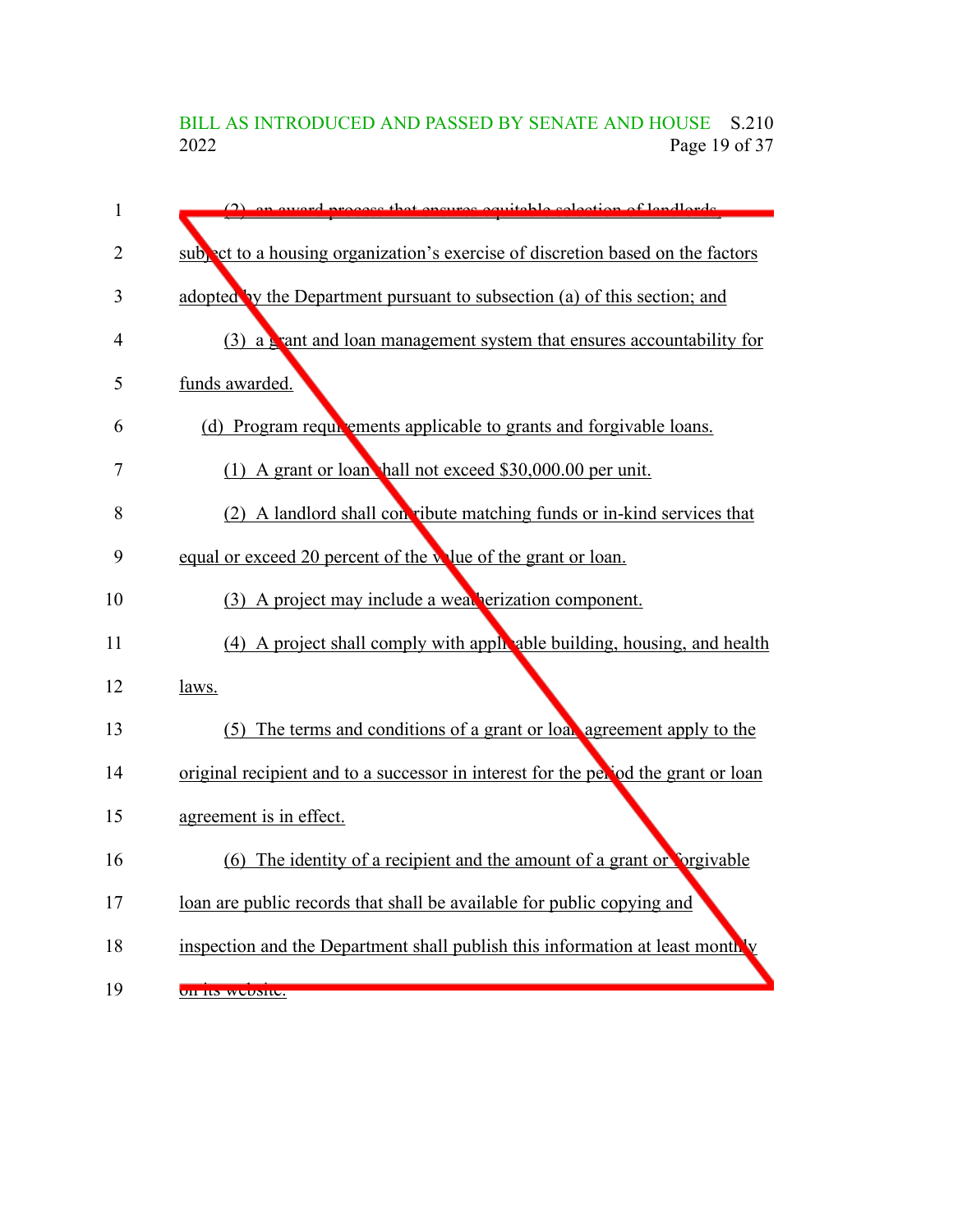## BILL AS INTRODUCED AND PASSED BY SENATE AND HOUSE S.210<br>2022 Page 20 of 37 Page 20 of 37

| 1  | (a) Dragram requirements applicable to graphs. For a graph away                     |
|----|-------------------------------------------------------------------------------------|
| 2  | the Program, the following requirements apply for a minimum period of five          |
| 3  | years:                                                                              |
| 4  | (1) A landlord shall coordinate with nonprofit housing partners and                 |
| 5  | local coordinated entry organizations to identify potential tenants.                |
| 6  | $(2)(A)$ Except as provided in subdivision $(2)(B)$ of this subsection (e), a       |
| 7  | landlord shall lease the unit to a household that is exiting homelessness.          |
| 8  | (B) If, upon petition of the landlord, the Department or the housing                |
| 9  | organization that issued the grant determines that a household exiting              |
| 10 | homelessness is not available to leate the unit, then the landlord shall lease the  |
| 11 | unit:                                                                               |
| 12 | to a household with an income equal to or less than 80 percent<br>(i)               |
| 13 | of area median income; or                                                           |
| 14 | (ii) if such a household is unavailable, <b>o</b> another household with            |
| 15 | the approval of the Department or housing organization                              |
| 16 | $(3)(A)$ A landlord shall accept any housing vouchers that are available            |
| 17 | to pay all, or a portion of, the tenant's rent and utilities.                       |
| 18 | (B) If no housing voucher or federal or State subsidy is a vailable, the            |
| 19 | total cost of rent for the unit, including utilities not covered by rent pay nents, |
| 20 | shall not exceed the applicable fair market rent established by the Department      |
| 21 | <u>UI TIUUSINY ANU UTUAN DEVERDINENT.</u>                                           |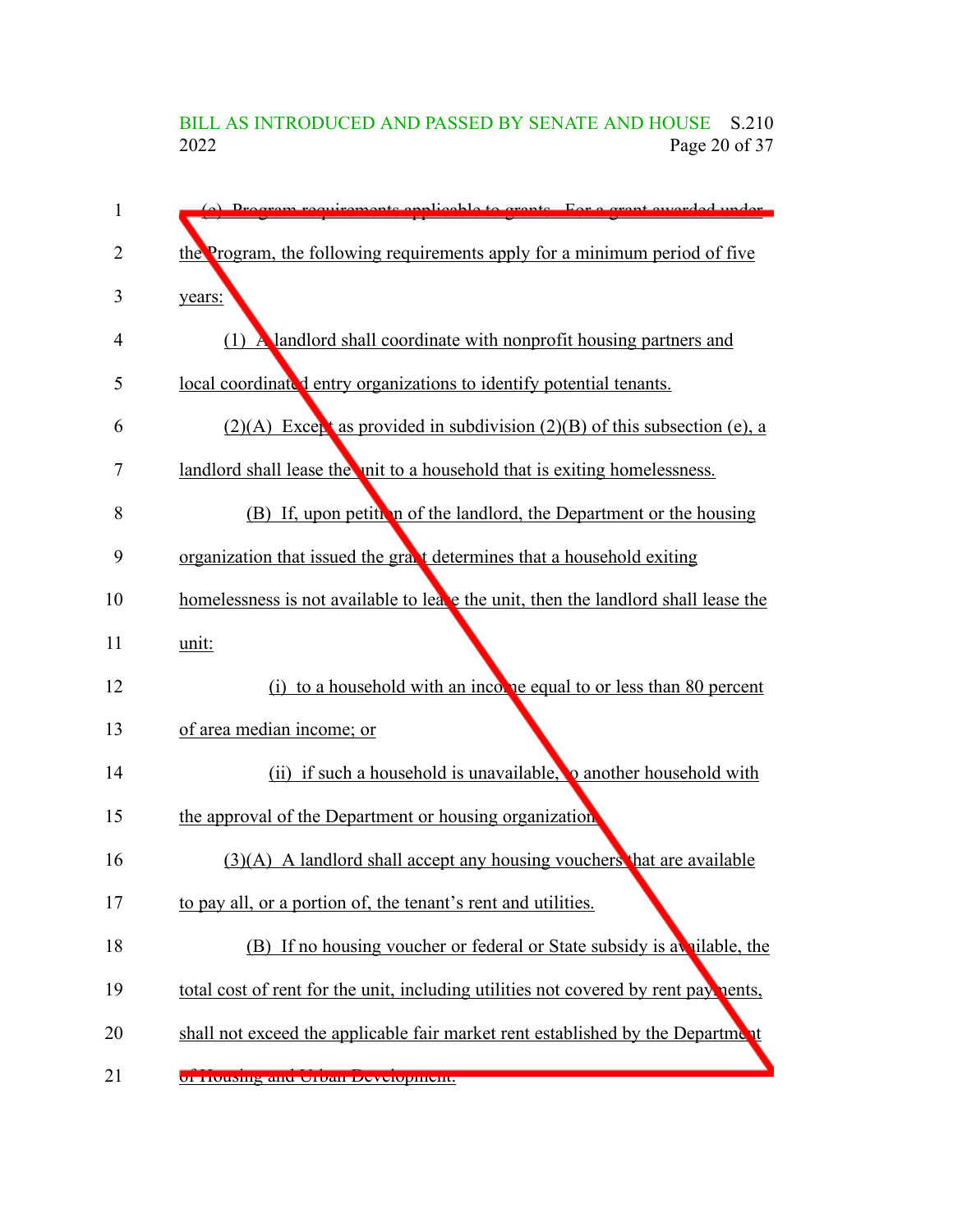## BILL AS INTRODUCED AND PASSED BY SENATE AND HOUSE S.210<br>2022 Page 21 of 37 Page 21 of 37

| $\mathbf{1}$ | $(A)(A)$ A long long convert a great to a forgive blog upon                        |
|--------------|------------------------------------------------------------------------------------|
| 2            | applicible applicible Department and the housing organization that approved the    |
| 3            | grant.                                                                             |
| 4            | (B) A landlord who converts a grant to a forgivable loan shall receive             |
| 5            | a 10 percent creat for loan forgiveness for each year in which the landlord        |
| 6            | participates in the graat program.                                                 |
| 7            | (f) Requirements apply able to forgivable loans. For a forgivable loan             |
| 8            | awarded under the Program, the following requirements apply for a minimum          |
| 9            | period of 10 years:                                                                |
| 10           | $(1)(A)$ A landlord shall accept any housing vouchers that are available           |
| 11           | to pay all, or a portion of, the tenant's rent and utilities.                      |
| 12           | (B) If no housing voucher or federal of State subsidy is available, the            |
| 13           | cost of rent for the unit, including utilities not covered by rent payments, shall |
| 14           | not exceed the applicable fair market rent established by the Department of        |
| 15           | Housing and Urban Development.                                                     |
| 16           | (2) The Department shall forgive 10 percent of the amount of a                     |
| 17           | forgivable loan for each year a landlord participates in the loan program.         |
| 18           | (g) Lien priority. A lien for a grant converted to a loan or for a forgivable      |
| 19           | loan issued pursuant to this section is subordinate to.                            |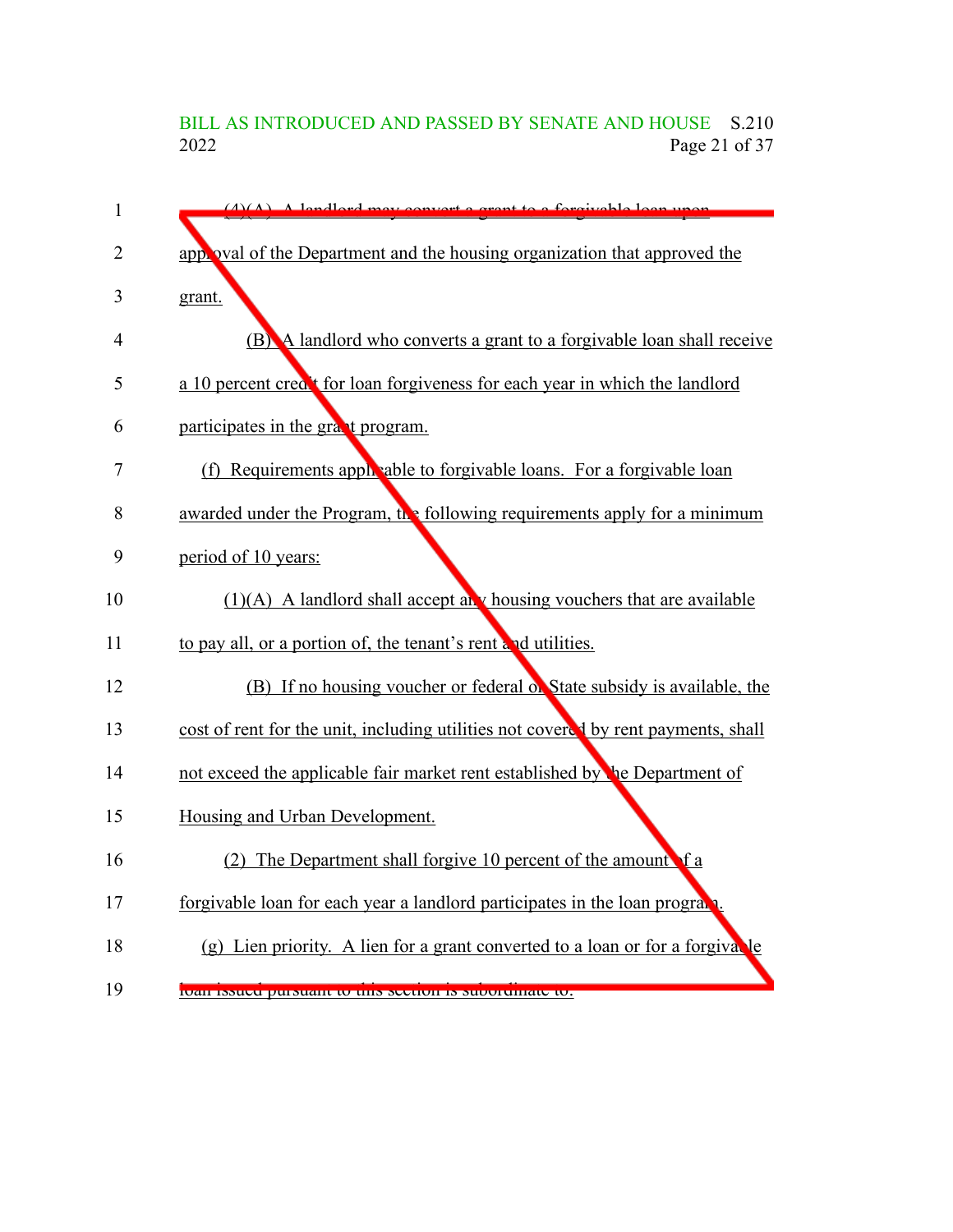## BILL AS INTRODUCED AND PASSED BY SENATE AND HOUSE S.210<br>2022 Page 22 of 37 Page 22 of 37

| 1  | $(1)$ a liep on the property in evictores at the time the liep for                 |
|----|------------------------------------------------------------------------------------|
| 2  | reht bilitation and weatherization of the rental housing unit is filed in the land |
| 3  | records and                                                                        |
| 4  | (2) a first mortgage on the property that is refinanced and recorded after         |
| 5  | the lien for rehabilitation and weatherization of the rental housing unit is filed |
| 6  | in the land records.                                                               |
| 7  | Sec. 10. REPORT                                                                    |
| 8  | On or before February N, 2023, the Department of Housing and                       |
| 9  | Community Development shall report to the General Assembly concerning the          |
| 10 | design, implementation, and outcon es of the Vermont Housing Investment            |
| 11 | Program, including findings and any recommendations related to the amount          |
| 12 | of grant awards.                                                                   |
| 13 | Sec. 11. VERMONT HOMEOWNERSHIP REVOLVING LOAN FUND;                                |
| 14 | <b>PURPOSE</b>                                                                     |
| 15 | (a) The purpose of the Vermont Homeownership Revolving Loan Fund                   |
| 16 | created in Sec. 12 of this act is to provide no-interest loans to increase access  |
| 17 | to homeownership.                                                                  |
| 18 | (b) The Program is intended to assist Vermonters who otherwise may be              |
| 19 | unable to purchase a home or who may be unable to afford the costs to              |
| 20 | rehabilitate, weatherize, or otherwise make necessary improvements to a home       |
| 21 | they purchase.                                                                     |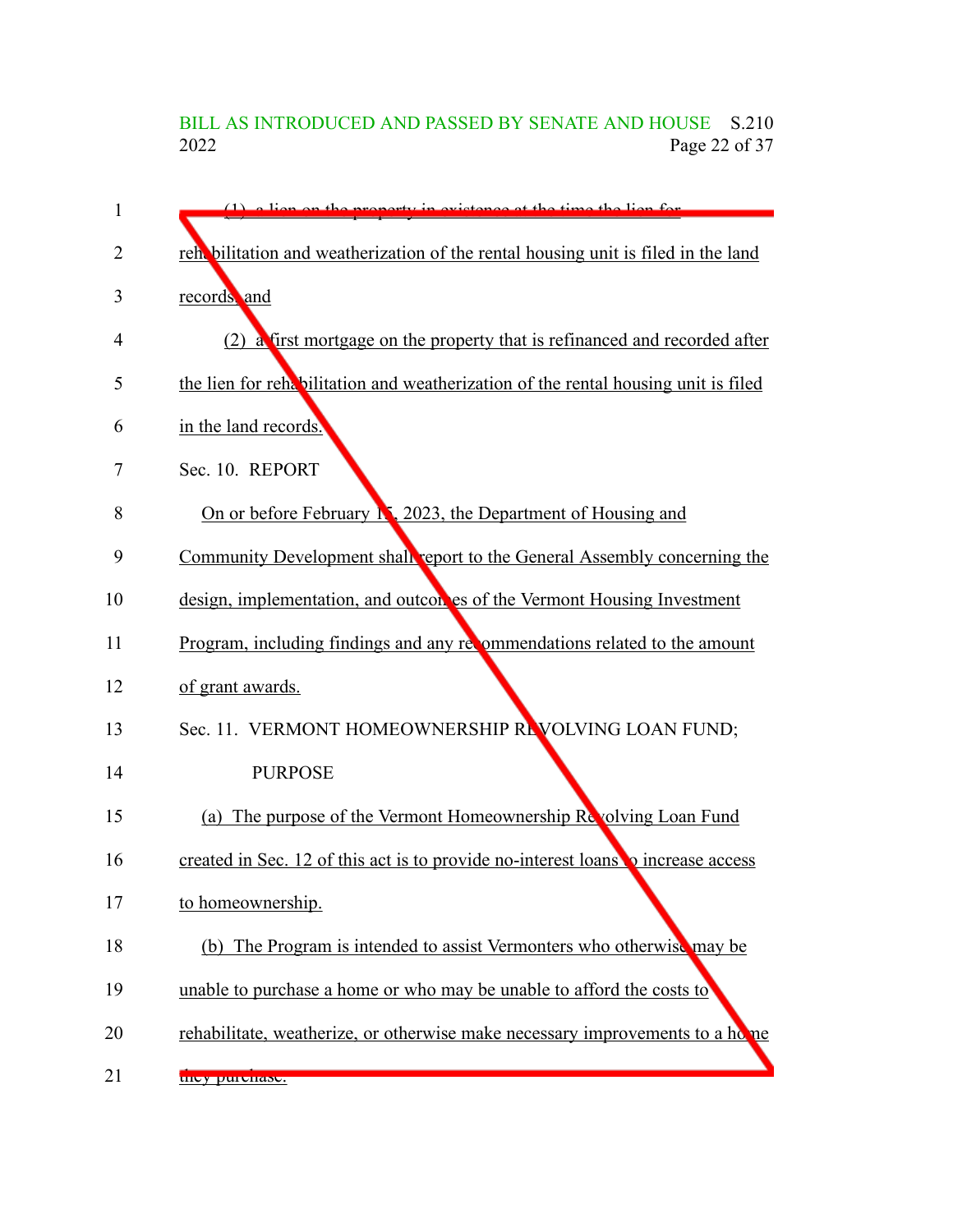BILL AS INTRODUCED AND PASSED BY SENATE AND HOUSE S.210<br>2022 Page 23 of 37 Page 23 of 37

| 1  | (a) The Program is also intended to place a special focus on increasing the  |
|----|------------------------------------------------------------------------------|
| 2  | hor cownership rates of households identifying as Black, Indigenous, or      |
| 3  | Persons of Color, who are systematically disenfranchised from financing real |
| 4  | estate through traditional banking and have therefore been generationally    |
| 5  | dispossessed of the ability to develop lasting wealth.                       |
| 6  | Sec. 12. 10 V.S.A. § 699a is added to read:                                  |
| 7  | § 699a. VERMONT HOMEOWNERSHIP REVOLVING LOAN FUND                            |
| 8  | (a) Creation of Program. The Department of Housing and Community             |
| 9  | Development shall design and <b>Applement</b> the Vermont Homeownership      |
| 10 | Revolving Loan Fund, through which the Department shall provide funding to   |
| 11 | statewide or regional nonprofit housing organizations, or both, to issue no- |
| 12 | interest loans to first-time homebuyers.                                     |
| 13 | (b) Eligible housing units. The following units are eligible for a loan      |
| 14 | through the Program:                                                         |
| 15 | (1) Existing structure. The unit is an existing sin tle-family dwelling, a   |
| 16 | multifamily dwelling with not more than four units, a mobile home, or a      |
| 17 | condominium.                                                                 |
| 18 | (2) Accessory dwelling. The unit is an accessory dwelling unit that          |
| 19 | meets the requirements of 24 V.S.A. $\S$ 4412(1)(E).                         |
| 20 | (c) Eligible applicants; priorities.                                         |
| 21 | 11 10 De engloie for a loan unough the Frogram, an applicant shan.           |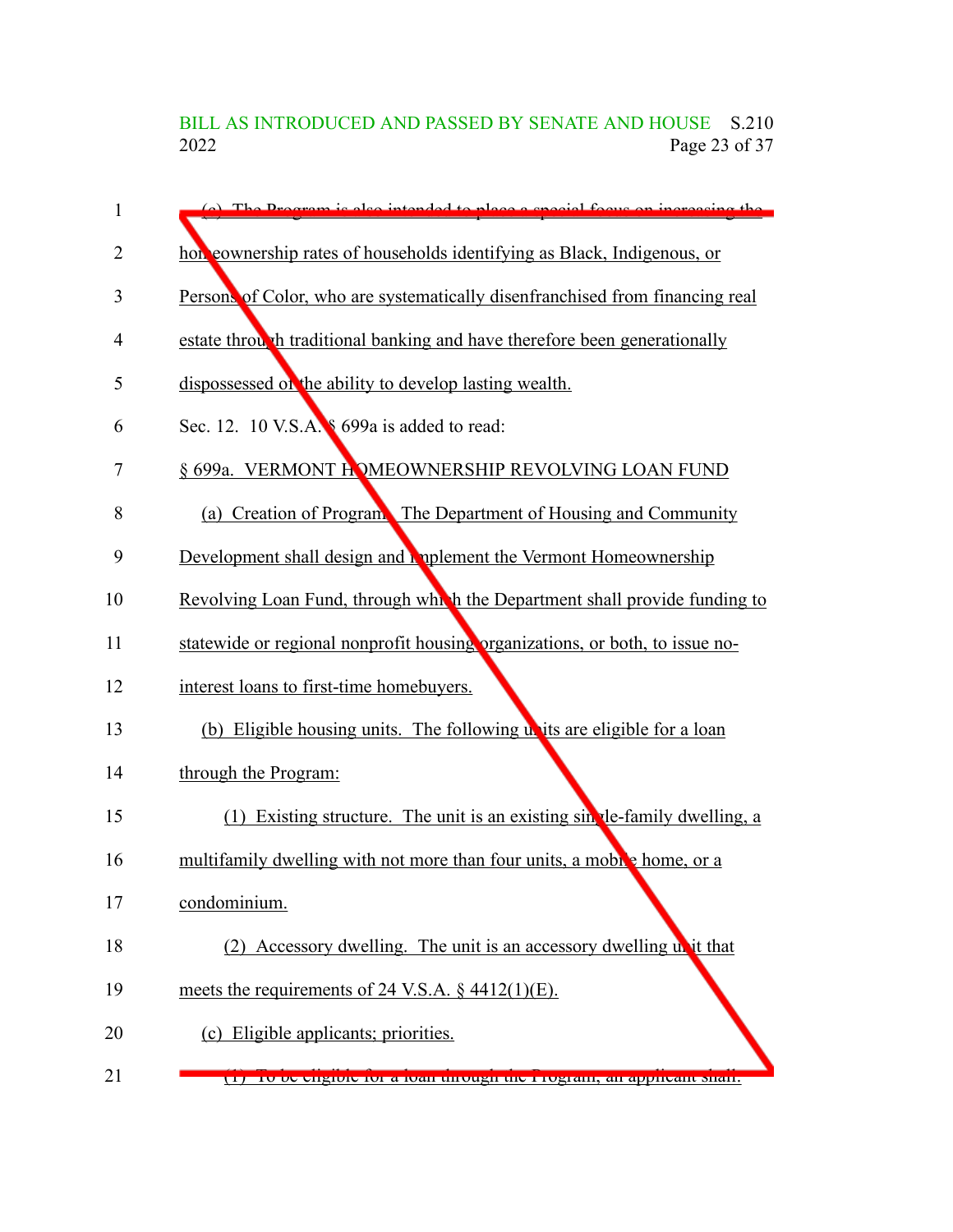## BILL AS INTRODUCED AND PASSED BY SENATE AND HOUSE S.210<br>2022 Page 24 of 37 Page 24 of 37

| 1  | $(\Lambda)$ be a first time hamely ver in Vermant.                                  |
|----|-------------------------------------------------------------------------------------|
| 2  | (B) have a household income of not more than 120 percent of the                     |
| 3  | area me lian income; and                                                            |
| 4  | occupy the dwelling, or a unit within the dwelling, as his or her<br>$\overline{C}$ |
| 5  | full-time reside ce.                                                                |
| 6  | (2) A housing organization may give priority to an applicant whose                  |
| 7  | employer provides down payment assistance or funding for rehabilitation             |
| 8  | costs.                                                                              |
| 9  | (d) Administration. The Department shall require a housing organization             |
| 10 | that receives funding under the Program to adopt:                                   |
| 11 | a standard application form that describes the application process<br>(1)           |
| 12 | and includes instructions and examples to help homebuyers apply;                    |
| 13 | an award process that ensures equitable selection of homebuyers;<br>(2)             |
| 14 | and                                                                                 |
| 15 | (3) a loan management system that ensures accountability for funds                  |
| 16 | awarded.                                                                            |
| 17 | (e) Outreach. Recognizing that Black, Indigenous, and Persons of Color              |
| 18 | have historically not had access to capital for homeownership purchases and         |
| 19 | have been systemically discriminated against in the housing market, the             |
| 20 | Department, working with Vermont chapters of the NAACP, AALV, USCR                  |
| 21 | the Executive Director of Kacial Equity, the vermont commission on Ivalive          |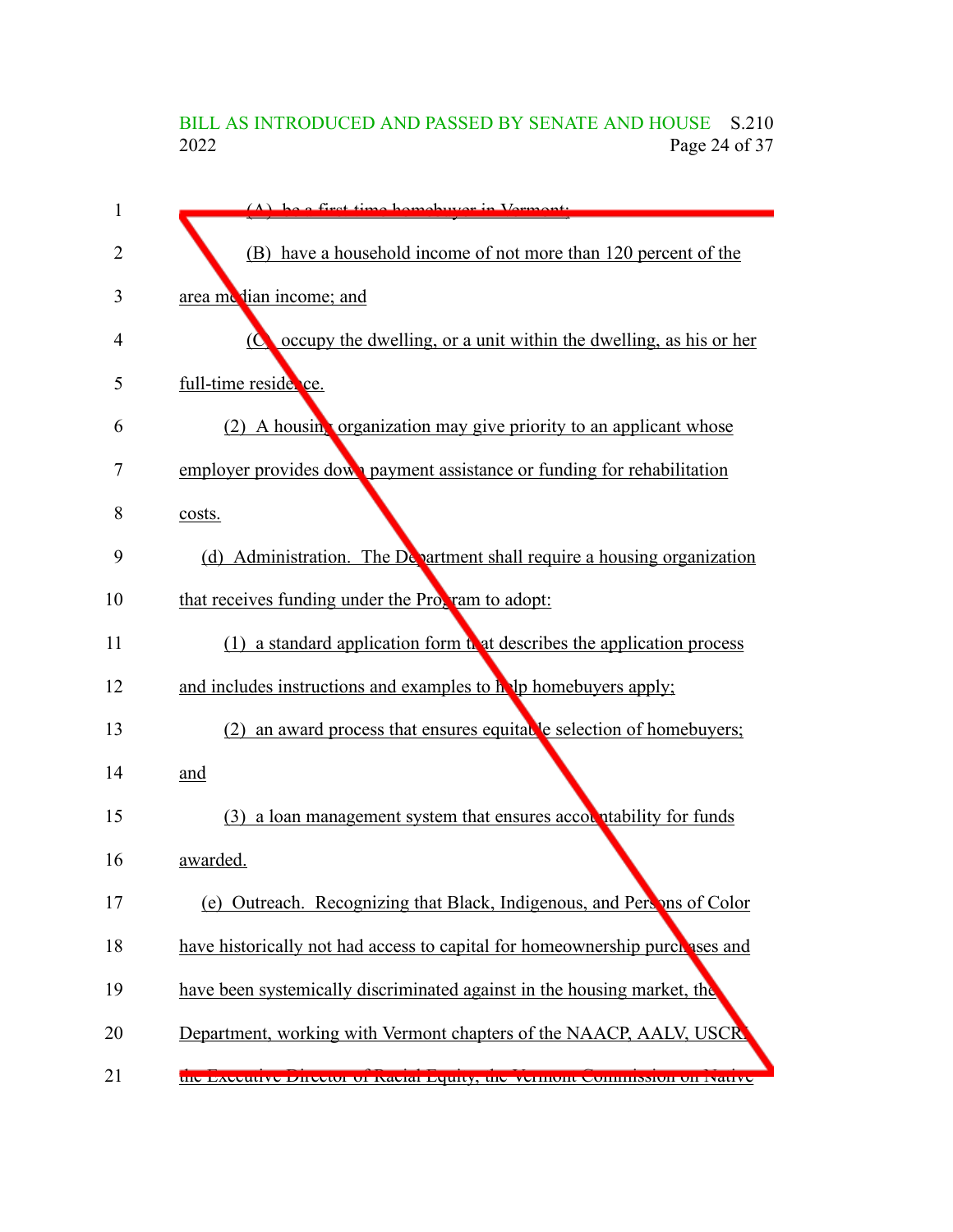BILL AS INTRODUCED AND PASSED BY SENATE AND HOUSE S.210<br>2022 Page 25 of 37 Page 25 of 37

| 1  | siego Affairs, local regiol instige organizations, the Vermont Housing     |
|----|----------------------------------------------------------------------------|
| 2  | Fin nce Agency, and the nonprofit homeownership centers, shall develop a   |
| 3  | plan of ctive outreach and implementation to ensure that program           |
| 4  | opportunities are effectively communicated, and that funds are equitably   |
| 5  | awarded, to con munities of Vermonters who have historically suffered      |
| 6  | housing discrimination.                                                    |
| 7  | (f) Program require nents.                                                 |
| 8  | (1) A loan issued this ugh the Program:                                    |
| 9  | (A) shall not exceed a standard limit set by the Department, which         |
| 10 | shall not exceed \$50,000.00;                                              |
| 11 | (B) shall be zero interest, and payments shall be suspended while the      |
| 12 | homebuyer occupies the home; and                                           |
| 13 | (C) shall become due in full upon the ale or transfer of the home or       |
| 14 | upon refinancing with approval by the Department and the housing           |
| 15 | organization that issued the loan.                                         |
| 16 | (2) A rehabilitation project that is funded by a loan to rough the Program |
| 17 | may include a weatherization component and shall comply with applicable    |
| 18 | building, housing, and health laws.                                        |
| 19 | (3) A homebuyer may use not more than 25 percent of a loan for down        |
| 20 | payment and closing costs and fees.                                        |
| 21 | (F) A nomeouyer shan repay a loan.                                         |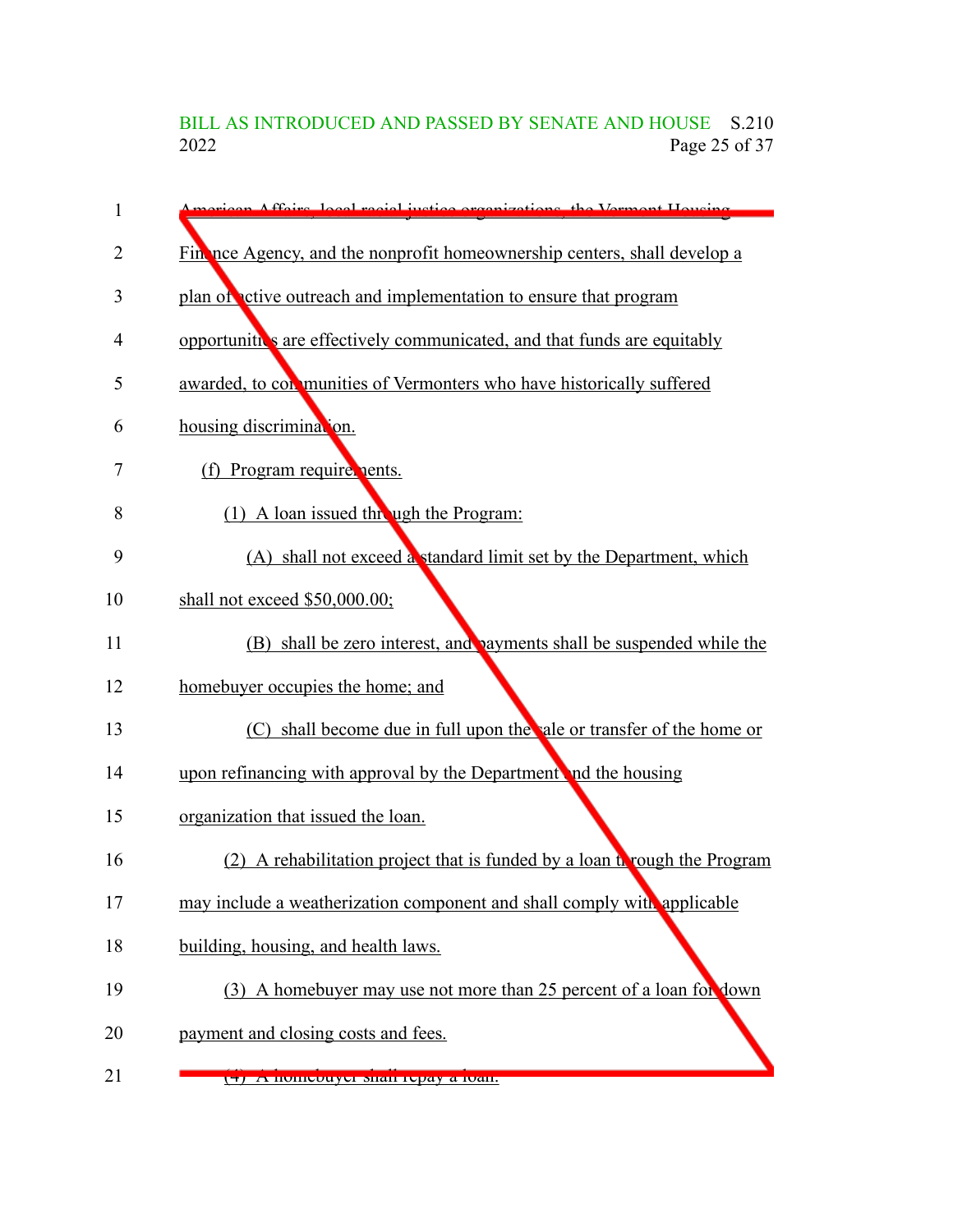#### BILL AS INTRODUCED AND PASSED BY SENATE AND HOUSE S.210 2022 Page 26 of 37

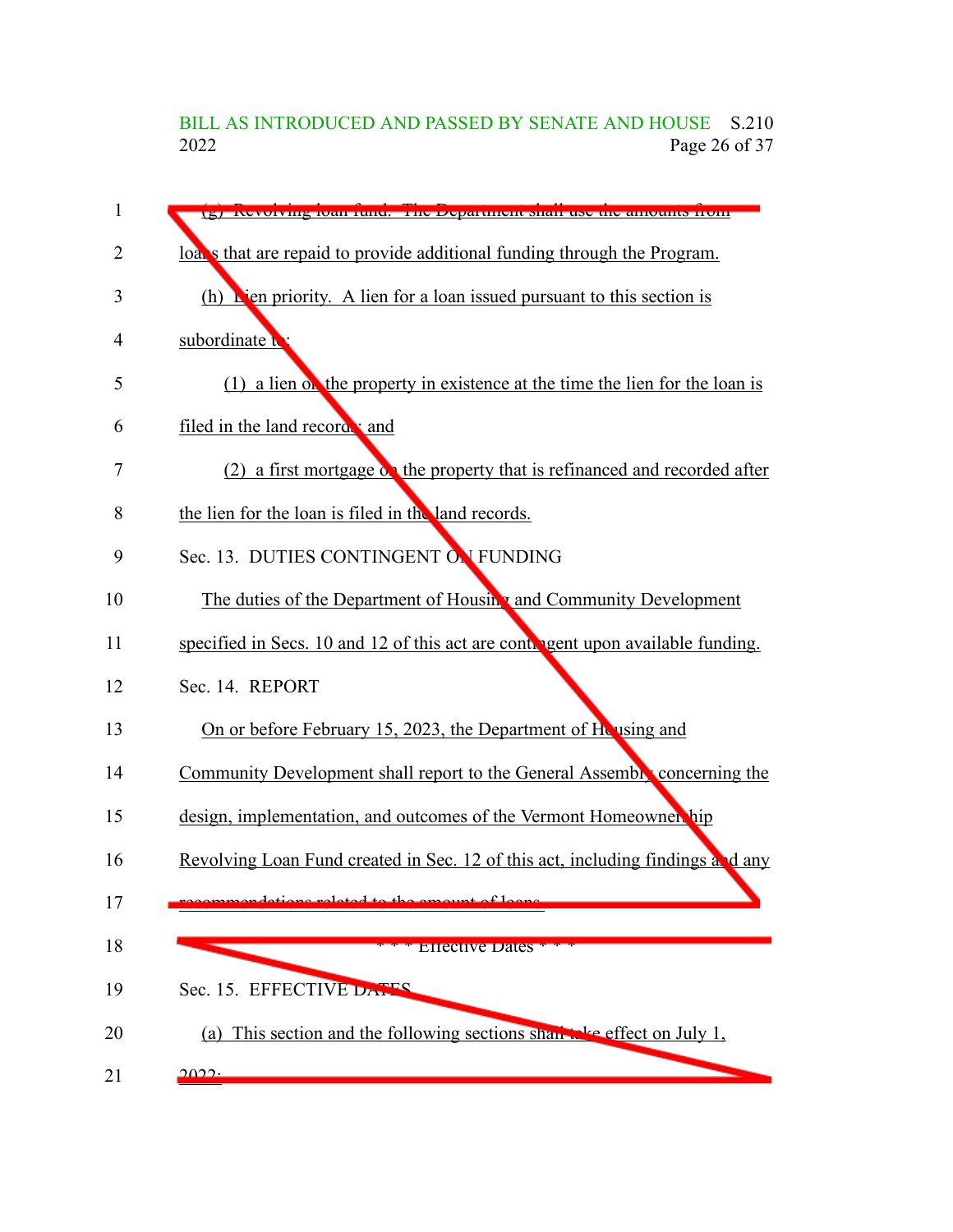## BILL AS INTRODUCED AND PASSED BY SENATE AND HOUSE S.210<br>2022 Page 27 of 37 Page 27 of 37

| housing registration);<br>$(2)$ Sec. 4 (PPS positions);<br>$(3)$ Sec. 5 (DHCD $\sim$ sitions);<br>(4) Sec. 6 (conforming changes to Department of Health statutes);<br>(5) Sec. 7 (DPS rulemaking authority and transition provisions); and<br>$(6)$ Secs. 8–14 (housing investment programs).<br>July 1, 2023.<br>(c) Sec. 3 (repeal of registration exemption for housing provided as a<br>believe of turn emproyment, onun ture erreet on sury 1,<br><b><i><u> Le terre de la parte de la parte de la parte de la parte de la parte de la parte de la parte de la parte de la parte de la parte de la parte de la parte de la parte de la parte de la parte de la parte de la parte de la</u></i></b><br>(a) Purpose. The purpose of the appropriations in this section are:<br><i>impacts of the COMD-19 pandemic; and</i><br><i>adequate supply of safe, afford</i> the housing.<br>the America Rescue Plan Act (ARPA) Coronavirus State Fiscal Recovery<br><b>Funds as follows:</b><br>funding to hire one or more Inspector positions authorized pursuant to Sec. 4<br>of this act.<br>(2)<br>Development as one-time startup funding to hire one or more of the positive as | 1 (DDC outhought: for montal housing health and safety                                                                                                                       |
|-------------------------------------------------------------------------------------------------------------------------------------------------------------------------------------------------------------------------------------------------------------------------------------------------------------------------------------------------------------------------------------------------------------------------------------------------------------------------------------------------------------------------------------------------------------------------------------------------------------------------------------------------------------------------------------------------------------------------------------------------------------------------------------------------------------------------------------------------------------------------------------------------------------------------------------------------------------------------------------------------------------------------------------------------------------------------------------------------------------------------------------------------------------------------------------|------------------------------------------------------------------------------------------------------------------------------------------------------------------------------|
|                                                                                                                                                                                                                                                                                                                                                                                                                                                                                                                                                                                                                                                                                                                                                                                                                                                                                                                                                                                                                                                                                                                                                                                     |                                                                                                                                                                              |
|                                                                                                                                                                                                                                                                                                                                                                                                                                                                                                                                                                                                                                                                                                                                                                                                                                                                                                                                                                                                                                                                                                                                                                                     |                                                                                                                                                                              |
|                                                                                                                                                                                                                                                                                                                                                                                                                                                                                                                                                                                                                                                                                                                                                                                                                                                                                                                                                                                                                                                                                                                                                                                     |                                                                                                                                                                              |
|                                                                                                                                                                                                                                                                                                                                                                                                                                                                                                                                                                                                                                                                                                                                                                                                                                                                                                                                                                                                                                                                                                                                                                                     |                                                                                                                                                                              |
|                                                                                                                                                                                                                                                                                                                                                                                                                                                                                                                                                                                                                                                                                                                                                                                                                                                                                                                                                                                                                                                                                                                                                                                     |                                                                                                                                                                              |
|                                                                                                                                                                                                                                                                                                                                                                                                                                                                                                                                                                                                                                                                                                                                                                                                                                                                                                                                                                                                                                                                                                                                                                                     |                                                                                                                                                                              |
|                                                                                                                                                                                                                                                                                                                                                                                                                                                                                                                                                                                                                                                                                                                                                                                                                                                                                                                                                                                                                                                                                                                                                                                     | (b) Sec. 2 (administrative penalty for failure to register) shall take effect on                                                                                             |
|                                                                                                                                                                                                                                                                                                                                                                                                                                                                                                                                                                                                                                                                                                                                                                                                                                                                                                                                                                                                                                                                                                                                                                                     |                                                                                                                                                                              |
|                                                                                                                                                                                                                                                                                                                                                                                                                                                                                                                                                                                                                                                                                                                                                                                                                                                                                                                                                                                                                                                                                                                                                                                     |                                                                                                                                                                              |
|                                                                                                                                                                                                                                                                                                                                                                                                                                                                                                                                                                                                                                                                                                                                                                                                                                                                                                                                                                                                                                                                                                                                                                                     |                                                                                                                                                                              |
|                                                                                                                                                                                                                                                                                                                                                                                                                                                                                                                                                                                                                                                                                                                                                                                                                                                                                                                                                                                                                                                                                                                                                                                     |                                                                                                                                                                              |
|                                                                                                                                                                                                                                                                                                                                                                                                                                                                                                                                                                                                                                                                                                                                                                                                                                                                                                                                                                                                                                                                                                                                                                                     |                                                                                                                                                                              |
|                                                                                                                                                                                                                                                                                                                                                                                                                                                                                                                                                                                                                                                                                                                                                                                                                                                                                                                                                                                                                                                                                                                                                                                     | $(1)$ to expond to the far-reaching public health and negative economic                                                                                                      |
|                                                                                                                                                                                                                                                                                                                                                                                                                                                                                                                                                                                                                                                                                                                                                                                                                                                                                                                                                                                                                                                                                                                                                                                     |                                                                                                                                                                              |
|                                                                                                                                                                                                                                                                                                                                                                                                                                                                                                                                                                                                                                                                                                                                                                                                                                                                                                                                                                                                                                                                                                                                                                                     | (2) to ensure that Vermonters and Vermont communities have an                                                                                                                |
|                                                                                                                                                                                                                                                                                                                                                                                                                                                                                                                                                                                                                                                                                                                                                                                                                                                                                                                                                                                                                                                                                                                                                                                     |                                                                                                                                                                              |
|                                                                                                                                                                                                                                                                                                                                                                                                                                                                                                                                                                                                                                                                                                                                                                                                                                                                                                                                                                                                                                                                                                                                                                                     |                                                                                                                                                                              |
|                                                                                                                                                                                                                                                                                                                                                                                                                                                                                                                                                                                                                                                                                                                                                                                                                                                                                                                                                                                                                                                                                                                                                                                     |                                                                                                                                                                              |
|                                                                                                                                                                                                                                                                                                                                                                                                                                                                                                                                                                                                                                                                                                                                                                                                                                                                                                                                                                                                                                                                                                                                                                                     |                                                                                                                                                                              |
|                                                                                                                                                                                                                                                                                                                                                                                                                                                                                                                                                                                                                                                                                                                                                                                                                                                                                                                                                                                                                                                                                                                                                                                     | (b) In fiscal year 2022, the amount of \$20,400,000.00 is appropriated from<br>(1) $$100,000.00$ to the Department of Public $\mathcal{S}_{\alpha}$ fety as one-time startup |
|                                                                                                                                                                                                                                                                                                                                                                                                                                                                                                                                                                                                                                                                                                                                                                                                                                                                                                                                                                                                                                                                                                                                                                                     |                                                                                                                                                                              |
| $th$ orizad purcuant to $\cos 5$ of this                                                                                                                                                                                                                                                                                                                                                                                                                                                                                                                                                                                                                                                                                                                                                                                                                                                                                                                                                                                                                                                                                                                                            | \$300,000.00 to the Department of Housing and Contraunity                                                                                                                    |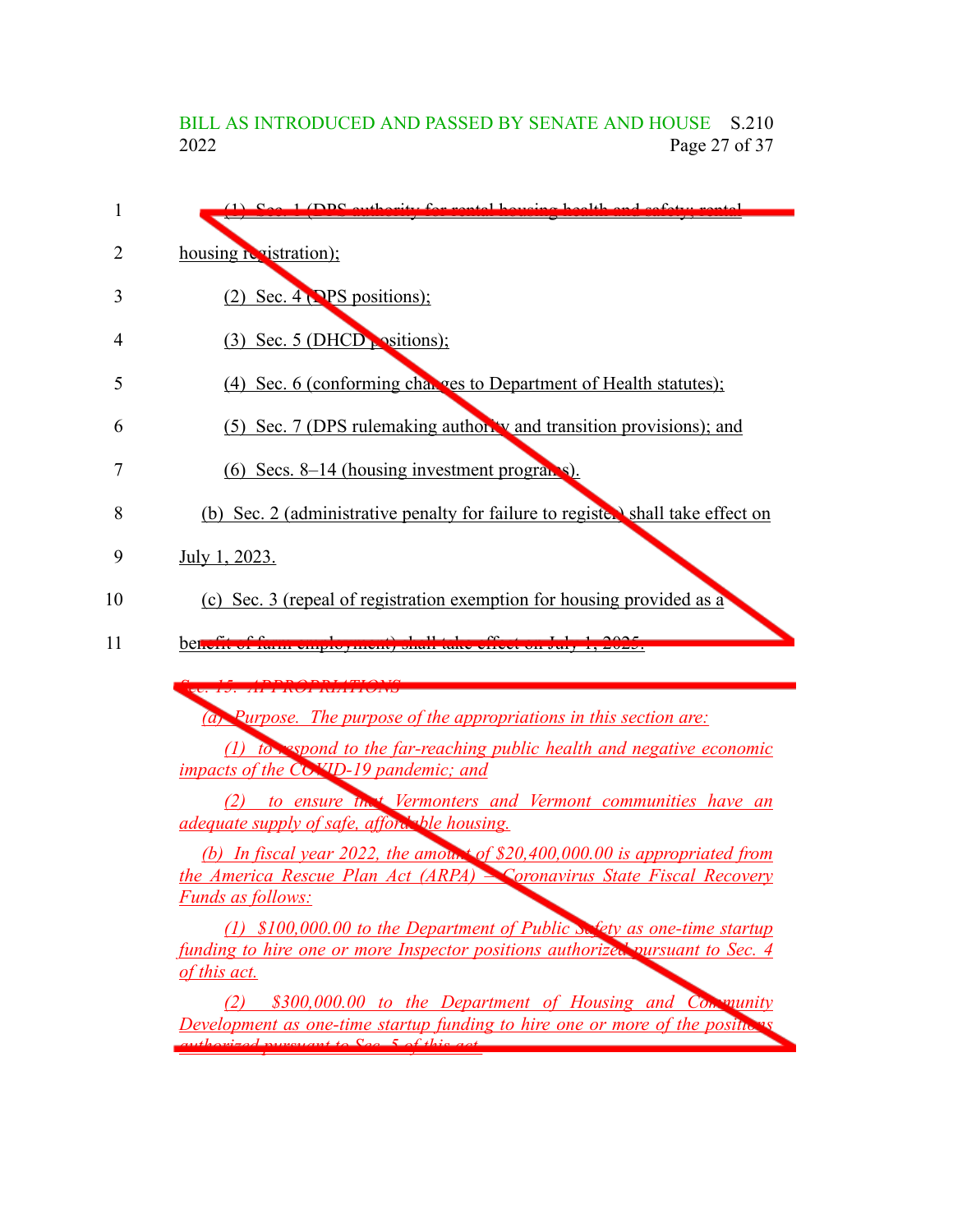*(3) \$20,000,000.00 to the Department of Housing and Community Development to implement the Vermont Rental Housing Investment Program created in 10 V.S.A. § 699. Sec. 16. EFFECTIVE DATES (a) This section and the following sections shall take effect on passage: (1) Sec. 1 (DPS authority for rental housing health and safety; rental housing registration). (2) Sec. 4 (DPS positions). (3) Sec. 5 (DHCD positions). (4) Sec. 6 (conforming changes to Department of Health statutes). (5) Sec. 7 (DPS rulemaking authority and transition provisions). (6) Secs. 8–10 (Vermont Rental Housing Investment Program). (7) Secs. 11–14 (Vermont Homeownership Revolving Loan Fund). (8) Sec. 15 (FY 2022 ARPA appropriations). (b) Sec. 2 (administrative penalty for failure to register rental housing) shall take effect on July 1, 2023. (c) Sec. 3 (repeal of registration exemption for housing provided as a benefit of farm employment) shall take effect on July 1, 2025. \* \* \* Department of Public Safety; Authority for Rental Housing Health and Safety \* \* \* Sec. 1. 20 V.S.A. chapter 172 is added to read:*

*CHAPTER 172. RENTAL HOUSING HEALTH AND SAFETY*

*§ 2676. DEFINITION*

*As used in this chapter, "rental housing" means:*

*(1) a "premises" as defined in 9 V.S.A. § 4451 that is subject to 9 V.S.A. chapter 137 (residential rental agreements); and*

*(2) a "short-term rental" as defined in 18 V.S.A. § 4301 and subject to 18 V.S.A. chapter 85, subchapter 7.*

*§ 2677. RENTAL HOUSING; RULES; INSPECTIONS; PENALTY*

*(a) Rules. The Commissioner of Public Safety may adopt rules to prescribe standards for the health, safety, sanitation, and fitness for habitation of rental housing that the Commissioner determines are necessary to protect the public, property owners, and property against harm.*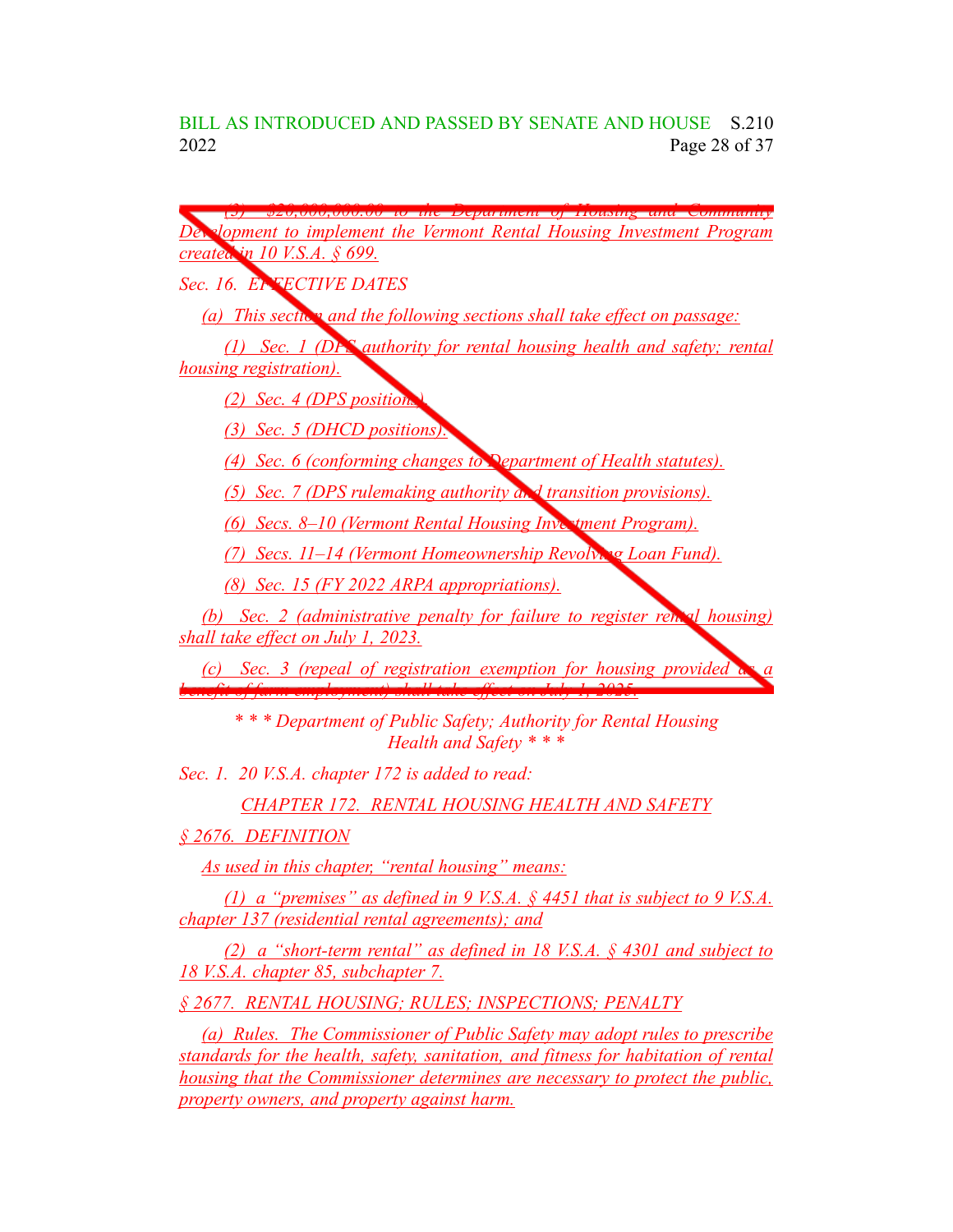#### BILL AS INTRODUCED AND PASSED BY SENATE AND HOUSE S.210 2022 Page 29 of 37

*(b) Inspections.*

*(1) After adopting rules pursuant to subsection (a) of this section, the Commissioner shall design and implement a complaint-driven system to conduct inspections of rental housing.*

*(2) When conducting an inspection, the Commissioner shall:*

*(A) issue a written inspection report on the unit or building that:*

*(i) contains findings of fact that serve as the basis of one or more violations;*

*(ii) specifies the requirements and timelines necessary to correct a violation;*

*(iii) provides notice that the landlord is prohibited from renting the affected unit to a new tenant until the violation is corrected; and*

*(iv) provides notice in plain language that the landlord or agents of the landlord must have access to the rental unit to make repairs as ordered by the Commissioner consistent with the access provisions in 9 V.S.A. § 4460;*

*(B) provide a copy of the inspection report to the landlord, to the person who requested the inspection, and to any tenants who are affected by a violation:*

*(i) electronically, if the Department has an electronic mailing address for the person; or*

*(ii) by first-class mail, if the Department does not have an electronic mailing address for the person;*

*(C) if an entire building is affected by a violation, provide a notice of inspection directly to the individual tenants, and may also post the notice in a common area, that specifies:*

*(i) the date of the inspection;*

*date;*

*(ii) that violations were found and must be corrected by a certain*

*(iii) how to obtain a copy of the inspection electronically or by first-class mail; and*

*(iv) if the notice is posted in a common area, that the notice shall not be removed until authorized by the Commissioner; and*

*(D) make the inspection report available as a public record.*

*(c) Penalties. If the person responsible for a violation does not comply with the requirements and timelines specified in an inspection report issued*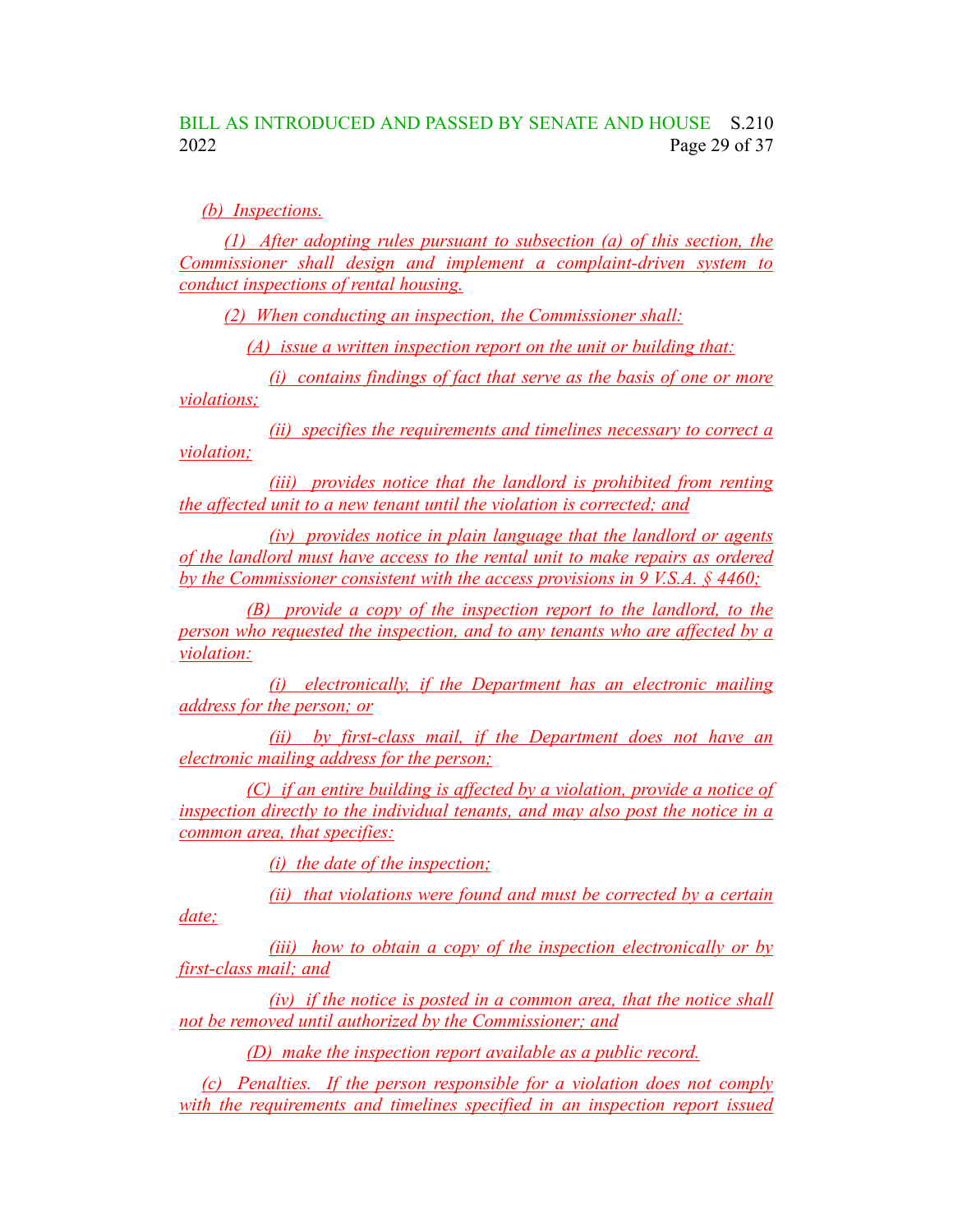#### BILL AS INTRODUCED AND PASSED BY SENATE AND HOUSE S.210 2022 Page 30 of 37

*pursuant to subsection (b) of this section, the Commissioner may impose an administrative penalty that is reasonably related to the severity of the violation, not to exceed \$1,000.00 per violation.*

*\* \* \* Positions Authorized \* \* \**

*Sec. 2. DEPARTMENT OF PUBLIC SAFETY; POSITIONS*

*(a) The Department of Public Safety is authorized to create five full-time classified Inspector positions in order to conduct rental housing health and safety inspections and enforcement pursuant to 20 V.S.A. chapter 172.*

*(b) The Department may hire the Inspectors authorized by this section with funds appropriated for that purpose in this act.*

*\* \* \* Conforming Changes to Current Law Governing the Department of Health, State Board of Health, and Local Health Officials \* \* \**

*Sec. 3. 18 V.S.A. chapter 11 is amended to read:*

*CHAPTER 11. LOCAL HEALTH OFFICIALS*

*\* \* \**

*§ 602a. DUTIES OF LOCAL HEALTH OFFICERS*

*(a) A local health officer, within his or her jurisdiction, shall:*

*(1) upon request of a landlord or tenant, or upon receipt of information regarding a condition that may be a public health hazard, conduct an investigation;*

*(2) enforce the provisions of this title, the rules promulgated, and permits issued thereunder;*

*(3) prevent, remove, or destroy any public health hazard, or mitigate any significant public health risk in accordance with the provisions of this title;*

*(4) in consultation with the Department, take the steps necessary to enforce all orders issued pursuant to chapter 3 of this title; and*

*(5) have the authority to assist the Department of Public Safety in inspecting rental housing pursuant to 20 V.S.A. chapter 172, provided that if the local health officer inspects a rental property without an inspector from the Division, the officer shall issue an inspection report in compliance with 20 V.S.A § 2677(b)(2).*

*(b) Upon discovery of violation or a public health hazard or public health risk that involves a public water system, a food or lodging establishment, or any other matter regulated by Department rule, the local health officer shall immediately notify the Division of Environmental Health. Upon discovery of*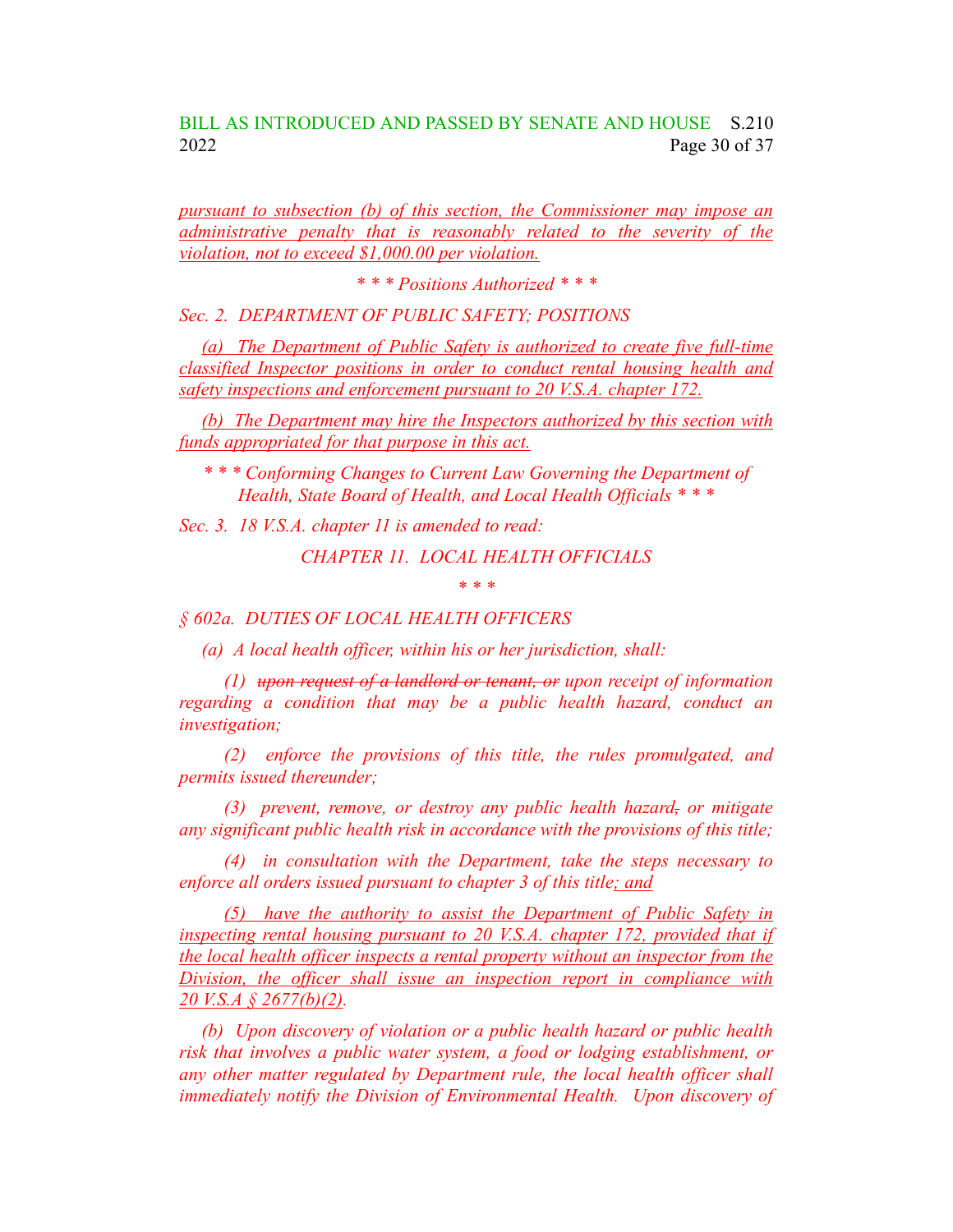#### BILL AS INTRODUCED AND PASSED BY SENATE AND HOUSE S.210 2022 Page 31 of 37

*any other violation, public health hazard, or public health risk, the local health officer shall notify the Division of Environmental Health within 48 hours of discovery of such violation or hazard and of any action taken by the officer.*

#### *§ 603. RENTAL HOUSING SAFETY; INSPECTION REPORTS*

*(a)(1) When conducting an investigation of rental housing, a local health officer shall issue a written inspection report on the rental property using the protocols for implementing the Rental Housing Health Code of the Department or the municipality, in the case of a municipality that has established a code enforcement office.*

*(2) A written inspection report shall:*

*(A) contain findings of fact that serve as the basis of one or more violations;*

*(B) specify the requirements and timelines necessary to correct a violation;*

*(C) provide notice that the landlord is prohibited from renting the affected unit to a new tenant until the violation is corrected; and*

*(D) provide notice in plain language that the landlord and agents of the landlord must have access to the rental unit to make repairs as ordered by the health officer consistent with the access provisions in 9 V.S.A. § 4460.*

*(3) A local health officer shall:*

*(A) provide a copy of the inspection report to the landlord and any tenants affected by a violation by delivering the report electronically, in person, by first class mail, or by leaving a copy at each unit affected by the deficiency; and*

*(B)(i) if a municipality has established a code enforcement office, provide information on each inspection according to a schedule and in a format adopted by the Department in consultation with municipalities that have established code enforcement offices; or*

*(ii) if a municipality has not established a code enforcement office, provide information on each inspection to the Department within seven days of issuing the report using an electronic system designed for that purpose, or within 14 days by mail if the municipality is unable to utilize the electronic system.*

*(4) If an entire property is affected by a violation, the local health officer shall post a copy of the inspection report in a common area of the property and include a prominent notice that the report shall not be removed until authorized by the local health officer.*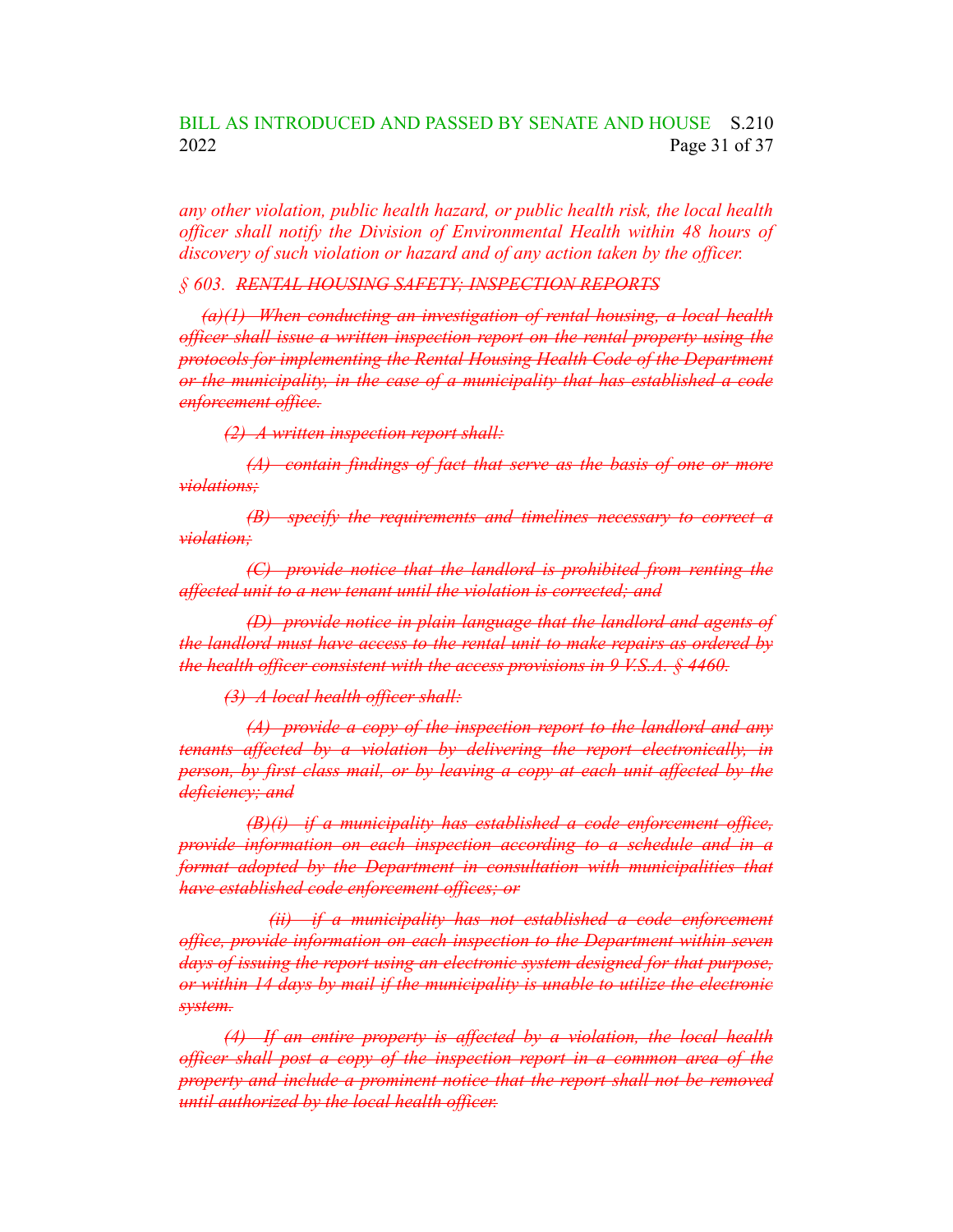*(5) A municipality shall make an inspection report available as a public record.*

*(b)(1) A local health officer may impose a civil penalty of not more than \$200.00 per day for each violation that is not corrected by the date provided in the written inspection report, or when a unit is re-rented to a new tenant prior to the correction of a violation.*

*(2)(A) If the cumulative amount of penalties imposed pursuant to this subsection is \$800.00 or less, the local health officer, Department of Health, or State's Attorney may bring a civil enforcement action in the Judicial Bureau pursuant to 4 V.S.A. chapter 29.*

*(B) The waiver penalty for a violation in an action brought pursuant to this subsection is 50 percent of the full penalty amount.*

*(3) If the cumulative amount of penalties imposed pursuant to this subsection is more than \$800.00, or if injunctive relief is sought, the local health officer, Department of Health, or State's Attorney may commence an action in the Civil Division of the Superior Court for the county in which a violation occurred.*

*(c) If a local health officer fails to conduct an investigation pursuant to section 602a of this title or fails to issue an inspection report pursuant to this section, a landlord or tenant may request that the Department, at its discretion, conduct an investigation or contact the local board of health to take action.*

*[Repealed.]*

*\* \* \**

*\* \* \* Transition Provisions \* \* \**

*Sec. 4. RENTAL HOUSING HEALTH AND SAFETY; TRANSITION PROVISIONS*

*(a) Notwithstanding any provision of law to the contrary:*

*(1) Until the Commissioner of Public Safety adopts rules governing rental housing health and safety pursuant to 20 V.S.A. § 2677, the Department of Health, local officials authorized by law, and the Department of Public Safety have concurrent authority to enforce the Vermont Rental Housing Health Code adopted by the Department of Health pursuant to 18 V.S.A. § 102, 3 V.S.A. § 3003(a), and 3 V.S.A. § 801(b)(11).*

*(2) The Commissioner of Public Safety may immediately adopt a rule incorporating the Rental Housing Health Code without following the procedures otherwise required for general rulemaking in 3 V.S.A. chapter 25.*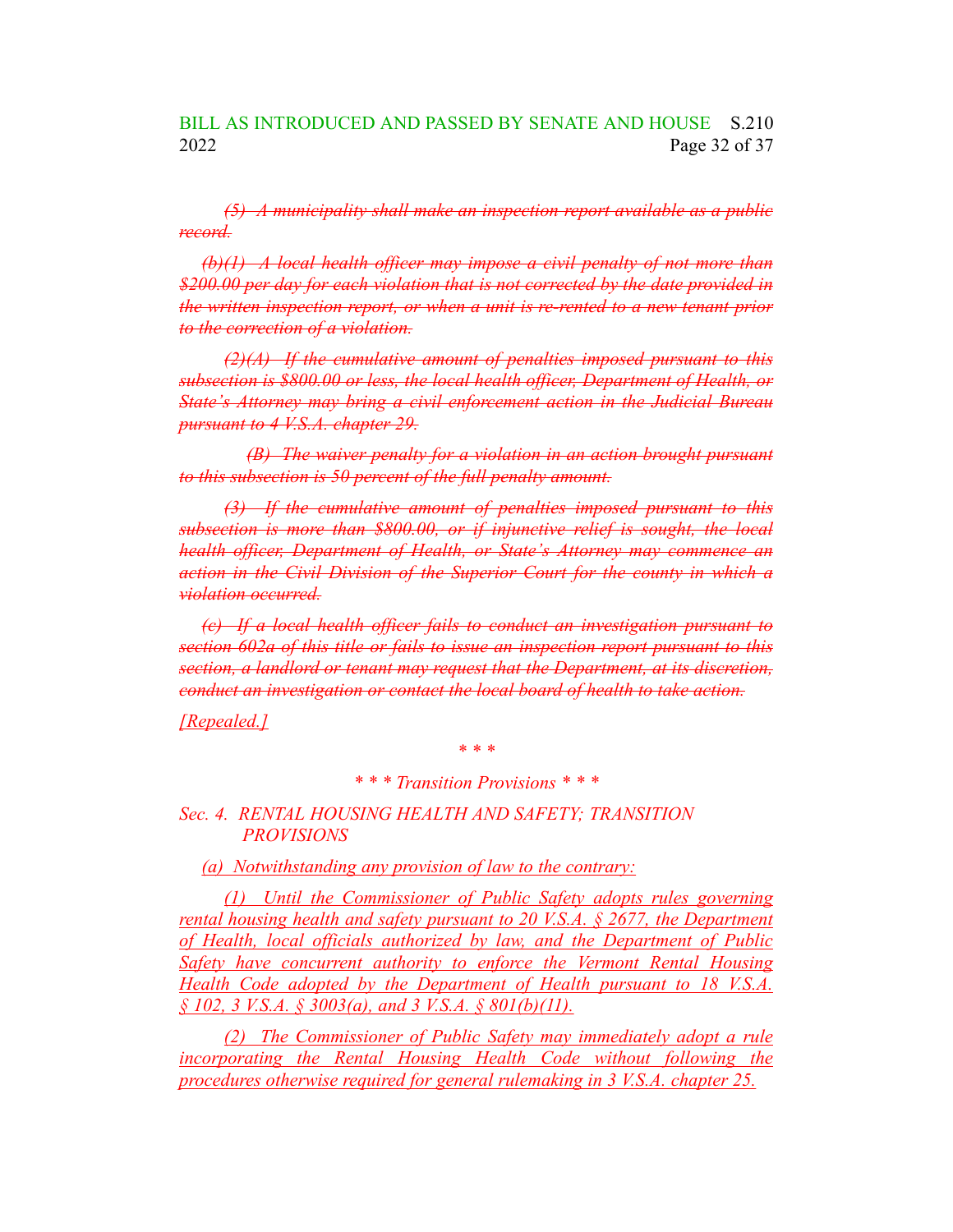*(3) Except as provided in subdivision (2) of this subsection, the Commissioner of Public Safety shall comply with the requirements for general rulemaking in 3 V.S.A. chapter 25 when adopting rules governing rental housing health and safety.*

*(b) Upon the adoption of rules governing rental housing health and safety pursuant to the authority in 20 V.S.A. § 2677:*

*(1) the Department of Public Safety is the State government entity with primary authority to enforce State laws governing rental housing health and safety;*

*(2) the Department of Public Safety and local officials have concurrent authority to enforce State and local laws governing rental housing health and safety pursuant to 18 V.S.A. chapter 11; 20 V.S.A. chapter 172, subchapter 2; 24 V.S.A. chapters 83 and 123; and applicable municipal law; and*

*(3) the Department of Health, the State Board of Health, and local health officials have concurrent authority to enforce State and local laws governing public health hazards and public health risks, as those terms are defined in 18 V.S.A. § 2, pursuant to 18 V.S.A. chapters 1, 3, and 11.*

*\* \* \* Vermont Housing Investments \* \* \**

*Sec. 5. VERMONT RENTAL HOUSING IMPROVEMENT PROGRAM; PURPOSE*

*(a) Recognizing that Vermont's rental housing stock is some of the oldest in the country and that much of it needs to be updated to meet code requirements and other standards, the Vermont Rental Housing Improvement Program is intended to incentivize private apartment owners to make significant improvements to both housing quality and weatherization by providing grants and forgivable loans that are matched in part by the property owner.*

*(b) The Program seeks to take the lessons learned from the successful Rehousing Recovery Program established with funds provided by the Federal CARES Act and implement them in a State-funded program.*

*Sec. 6. 10 V.S.A. chapter 29, subchapter 3 is added to read:*

*Subchapter 3. Housing; Investments*

*§ 699. VERMONT RENTAL HOUSING IMPROVEMENT PROGRAM*

*(a) Creation of program.*

*(1) The Department of Housing and Community Development shall design and implement a Vermont Rental Housing Improvement Program, through which the Department shall award funding to statewide or regional*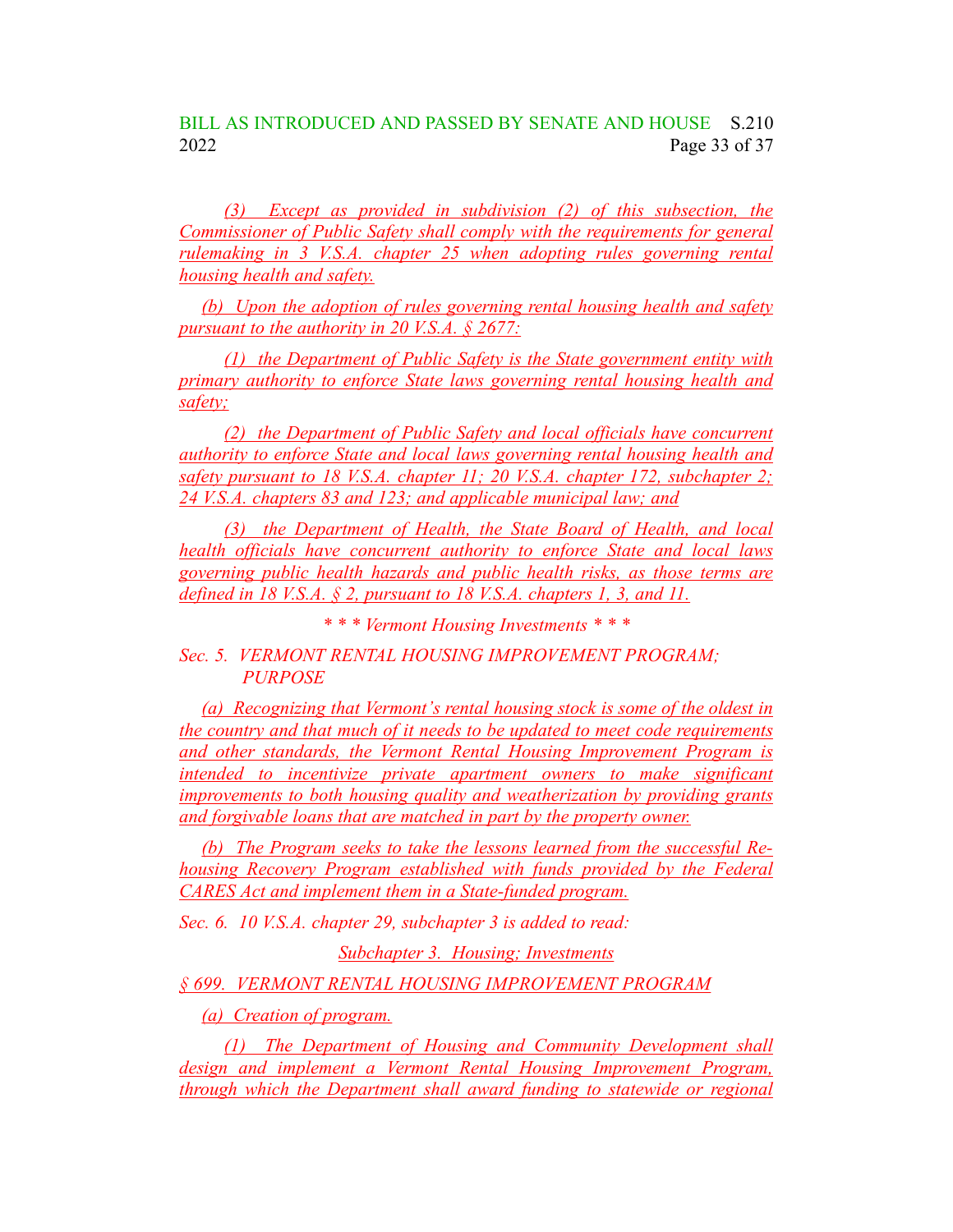#### BILL AS INTRODUCED AND PASSED BY SENATE AND HOUSE S.210 2022 Page 34 of 37

*nonprofit housing organizations, or both, to provide competitive grants and forgivable loans to private landlords for the rehabilitation, including weatherization, of eligible rental housing units.*

*(2) The Department shall develop statewide standards for the Program, including factors that partner organizations shall use to evaluate applications and award grants and forgivable loans.*

*(b) Eligible rental housing units. The following units are eligible for a grant or forgivable loan through the Program:*

*(1) Non-code compliant. The unit does not comply with the requirements of applicable building, housing, or health laws.*

*(2) New accessory dwelling. The unit will be a newly created accessory dwelling unit that meets the requirements of 24 V.S.A. § 4412(1)(E).*

*(c) Administration. The Department shall require a housing organization that receives funding under the Program to adopt:*

*(1) a standard application form that describes the application process and includes instructions and examples to help landlords apply;*

*(2) an award process that ensures equitable selection of landlords, subject to a housing organization's exercise of discretion based on the factors adopted by the Department pursuant to subsection (a) of this section; and*

*(3) a grant and loan management system that ensures accountability for funds awarded.*

*(d) Program requirements applicable to grants and forgivable loans.*

*(1) A grant or loan shall not exceed \$50,000.00 per unit. In determining the amount of a grant or loan, a housing organization shall consider the number of bedrooms in the unit and whether the unit is being rehabilitated or newly created.*

*(2) A landlord shall contribute matching funds or in-kind services that equal or exceed* 20 *percent of the value of the grant or loan.* 

*(3) A project may include a weatherization component.*

*(4) A project shall comply with applicable building, housing, and health laws.*

*(5) The terms and conditions of a grant or loan agreement apply to the original recipient and to a successor in interest for the period the grant or loan agreement is in effect.*

*(6) The identity of a recipient and the amount of a grant or forgivable loan are public records that shall be available for public copying and*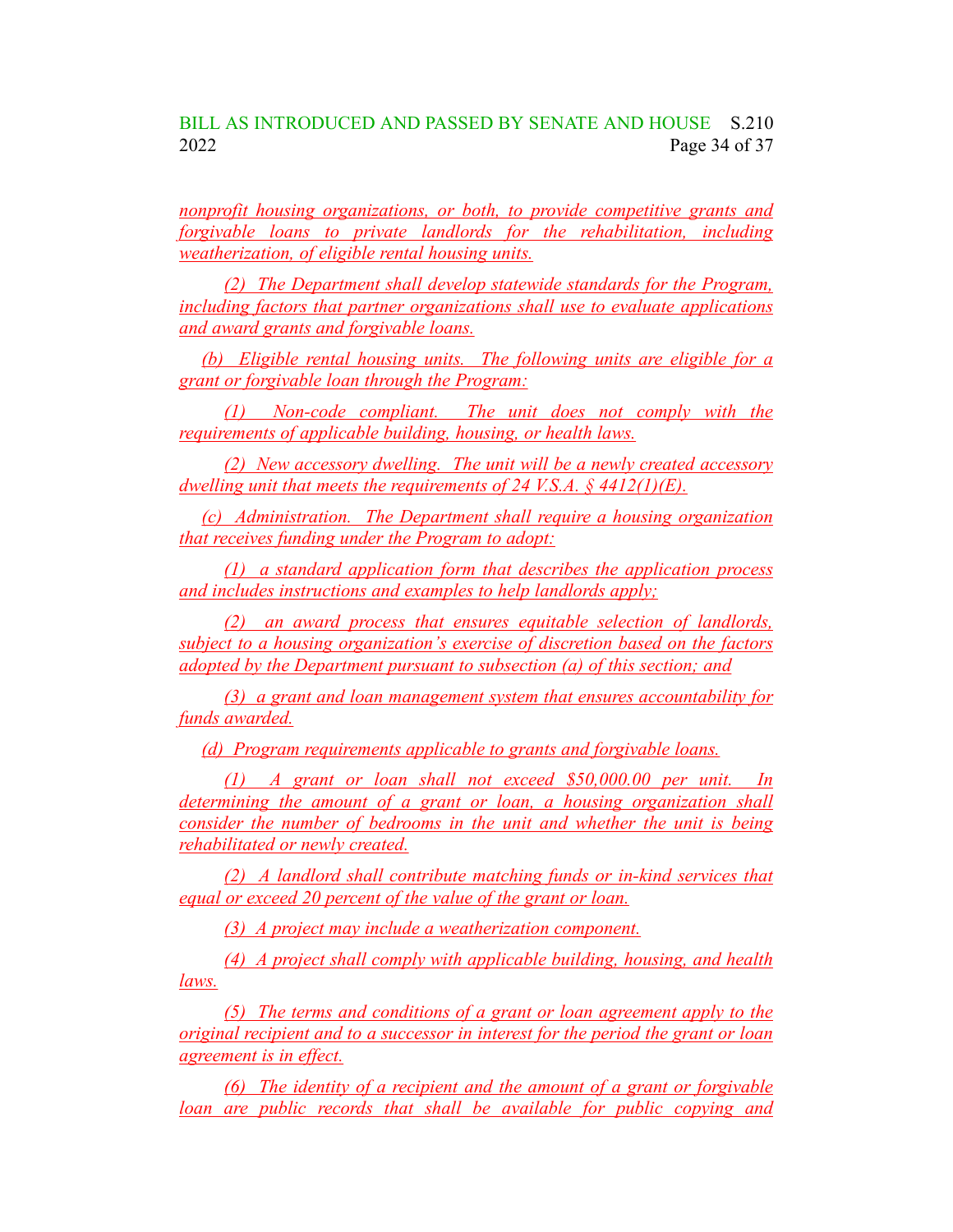#### BILL AS INTRODUCED AND PASSED BY SENATE AND HOUSE S.210 2022 Page 35 of 37

*inspection and the Department shall publish this information at least quarterly on its website.*

*(e) Program requirements applicable to grants. For a grant awarded under subdivision (b)(1) of this section for a unit that is non-code compliant, the following requirements apply for a minimum period of five years:*

*(1) A landlord shall coordinate with nonprofit housing partners and local coordinated entry organizations to identify potential tenants.*

*(2)(A) Except as provided in subdivision (2)(B) of this subsection (e), a landlord shall lease the unit to a household that is exiting homelessness or actively working with an immigrant or refugee resettlement program.*

*(B) If, upon petition of the landlord, the Department or the housing organization that issued the grant determines that a household exiting homelessness is not available to lease the unit, then the landlord shall lease the unit:*

*(i) to a household with an income equal to or less than 80 percent of area median income; or*

*(ii) if such a household is unavailable, to another household with the approval of the Department or housing organization.*

*(3)(A) A landlord shall accept any housing vouchers that are available to pay all, or a portion of, the tenant's rent and utilities.*

*(B) If no housing voucher or federal or State subsidy is available, the total cost of rent for the unit, including utilities not covered by rent payments, shall not exceed the applicable fair market rent established by the Department of Housing and Urban Development.*

*(4)(A) A landlord may convert a grant to a forgivable loan upon approval of the Department and the housing organization that approved the grant.*

*(B) A landlord who converts a grant to a forgivable loan shall receive a 10 percent credit for loan forgiveness for each year in which the landlord participates in the grant program.*

*(f) Requirements applicable to forgivable loans. For a forgivable loan awarded under subdivision (b)(1) of this section for a unit that is non-code compliant, the following requirements apply for a minimum period of 10 years:*

*(1)(A) A landlord shall accept any housing vouchers that are available to pay all, or a portion of, the tenant's rent and utilities.*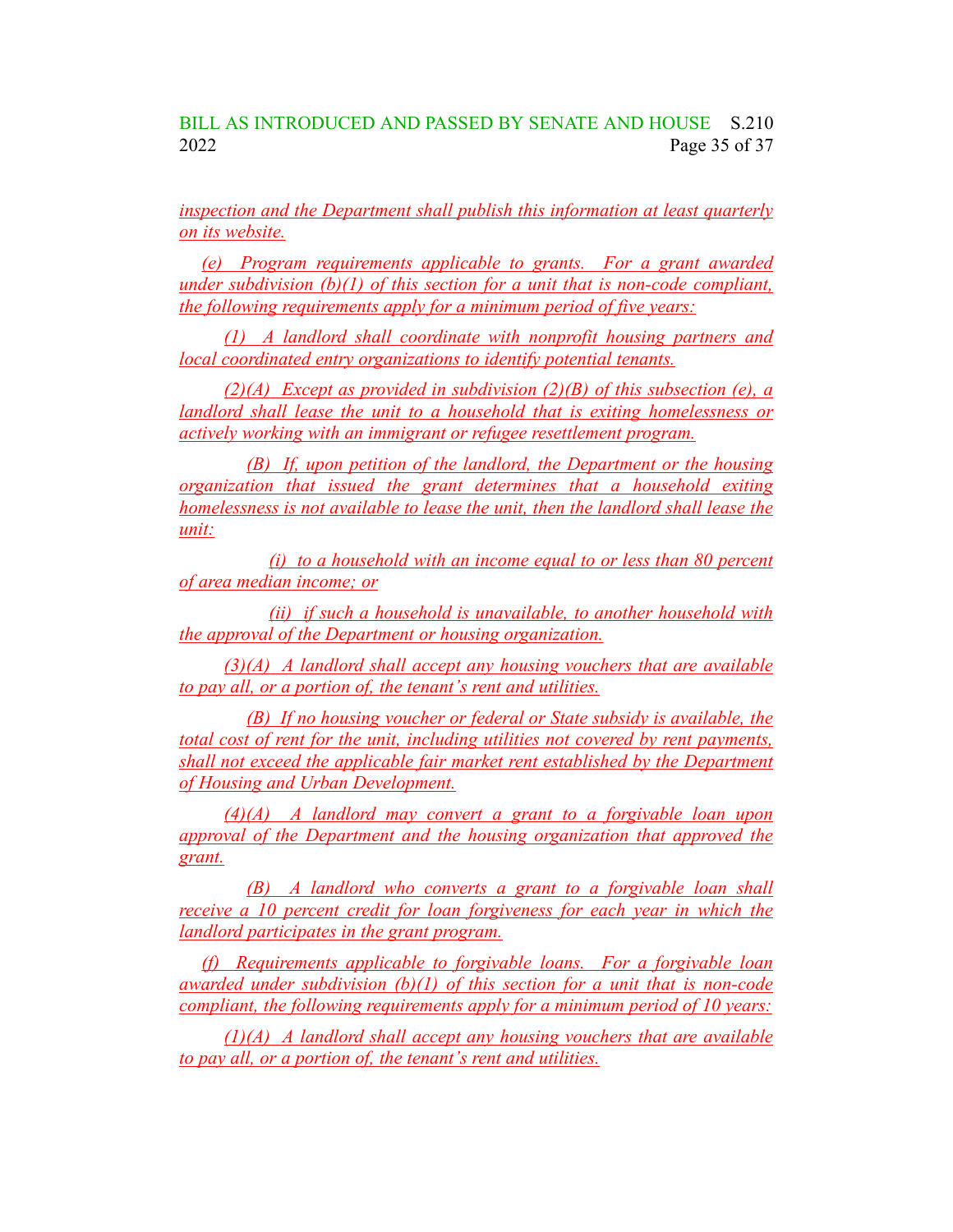BILL AS INTRODUCED AND PASSED BY SENATE AND HOUSE S.210 2022 Page 36 of 37

*(B) If no housing voucher or federal or State subsidy is available, the cost of rent for the unit, including utilities not covered by rent payments, shall not exceed the applicable fair market rent established by the Department of Housing and Urban Development.*

*(2) The Department shall forgive 10 percent of the amount of a forgivable loan for each year a landlord participates in the loan program.*

*(g) Requirements for an accessory dwelling unit.*

*(1) For a grant or forgivable loan awarded under subdivision (b)(2) of this section for a unit that is a new accessory dwelling unit, the total cost of rent for the unit, including utilities not covered by rent payments, shall not exceed the applicable fair market rent established by the Department of Housing and Urban Development.*

*(2) A landlord shall not offer an accessory dwelling unit created through the Program as a short-term rental, as defined in 18 V.S.A. § 4301.*

*(h) Lien priority. A lien for a grant converted to a loan or for a forgivable loan issued pursuant to this section is subordinate to:*

*(1) a lien on the property in existence at the time the lien for rehabilitation and weatherization of the rental housing unit is filed in the land records; and*

*(2) a first mortgage on the property that is refinanced and recorded after the lien for rehabilitation and weatherization of the rental housing unit is filed in the land records.*

*Sec. 7. REPORT*

*On or before February 15, 2023, the Department of Housing and Community Development shall report to the General Assembly concerning the design, implementation, and outcomes of the Vermont Rental Housing Improvement Program, including findings and any recommendations related to the amount of grant awards.*

*Sec. 8. APPROPRIATIONS*

*(a) Purpose. The purpose of the appropriations in this section are:*

*(1) to respond to the far-reaching public health and negative economic impacts of the COVID-19 pandemic; and*

*(2) to ensure that Vermonters and Vermont communities have an adequate supply of safe, affordable housing.*